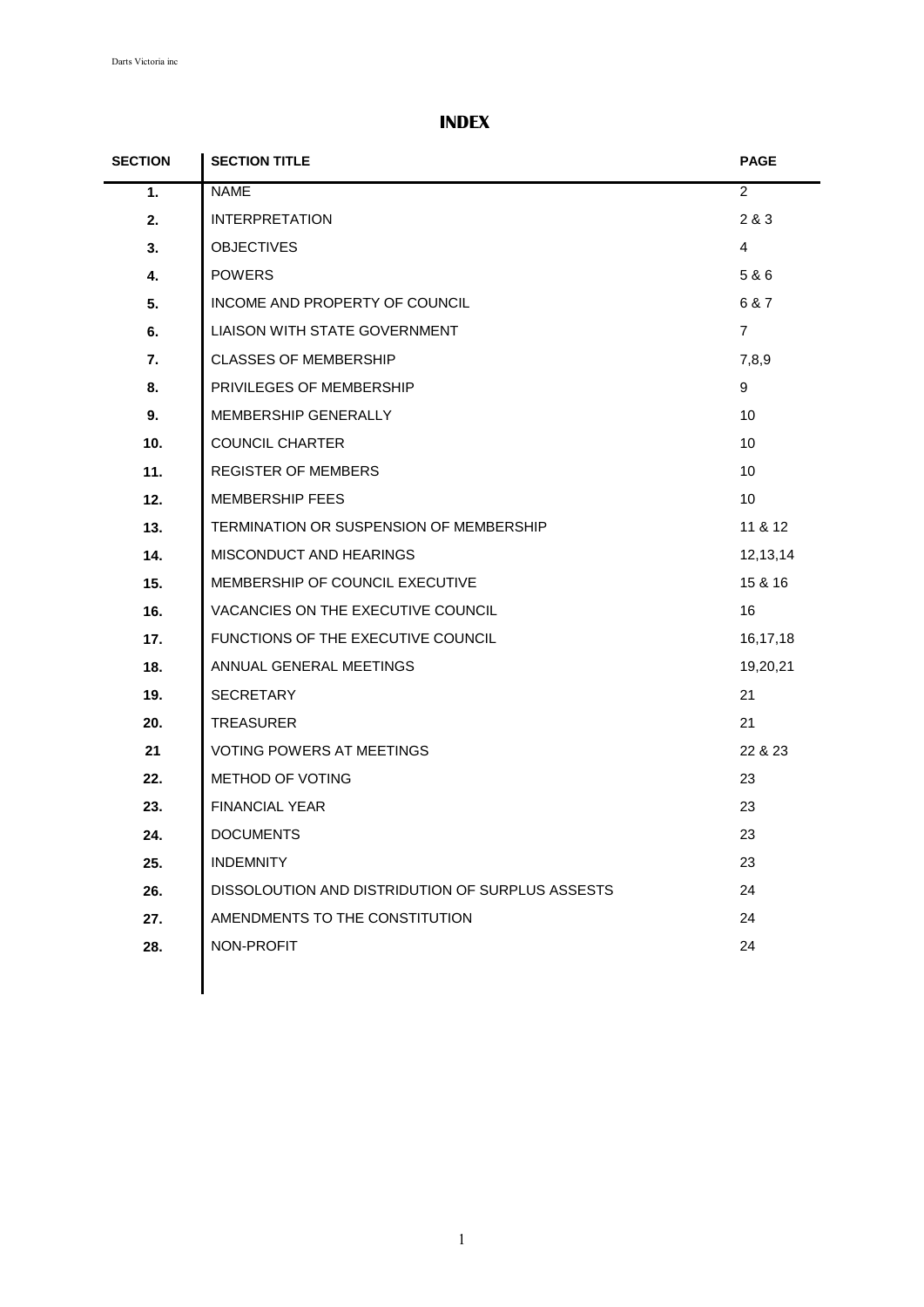## NAME

1. The name of the Association shall be " **DARTS VICTORIA INC.**" (hereinafter referred to as " DV" whose area of jurisdiction shall be the State of Victoria.

### INTERPRETATION

- 2. In this constitution unless the contrary intention appears :-
- **2.1 Active Member** means all active members who hold the Darts Victoria inc Charter.
- **2.2 Associated Association** shall mean a "Kindred Association" or similar organisation Associated with DV but without voting rights.
- **2.3 Executive** means the Executive Council appointed pursuant to Section 15, Membership of DV Executive.
- **2.4 By-Laws** means any By-Laws of DV for the time being adopted by DV.
- **2.5 Charter** means the grant of the privilege of administering the sport of darts within a defined geographic area for and on behalf of the Darts Victoria Inc.
- **2.6 Darts** means the game of Darts in all various forms including modified forms for both Senior and Junior Players as administered by DV, its Active Members, their Associated Association and Associate member bodies.
- **2.7 Delegate to a General Meeting** shall mean a delegate of an Active Member.
- **2.8 Expulsion -** The Act of terminating membership in its various forms and deeming that a member is ineligible to regain membership of DV.
- **2.9 DV** means the Darts Victoria Inc.
- **2.10 Financial year** means the year ending 31st December each year.
- **2.11 Junior Player** is defined as a player who has not attained the age of eighteen (18) years on the day following the event in question.
- **2.12 Levy** shall mean the amount other than affiliation and registration fees, which Associates may be called upon to pay to DV.
- **2.13 Member** means a Member of DV namely Active Member, Associate Member, Life Member, Representative Member and Player Member.
- **2.14 Minor** is defined as a player who has not attained the age of eighteen (18) years.
- **2.15 Month** shall mean calendar month.
- **2.16 Office Bearer** means a member of the Executive Council as defined in Section 15, Membership of DV Management.
- **2.17 Officer** means any servant, agent, officer or employee of DV.
- **2.18 Official** means an Official as defined in Section 15, Membership of DV Management.
- **2.19 Player Member** for financial purposes any player who is due to pay the whole or part of an affiliation fee to a Club, a Sub Association, or an Association of an Active Member.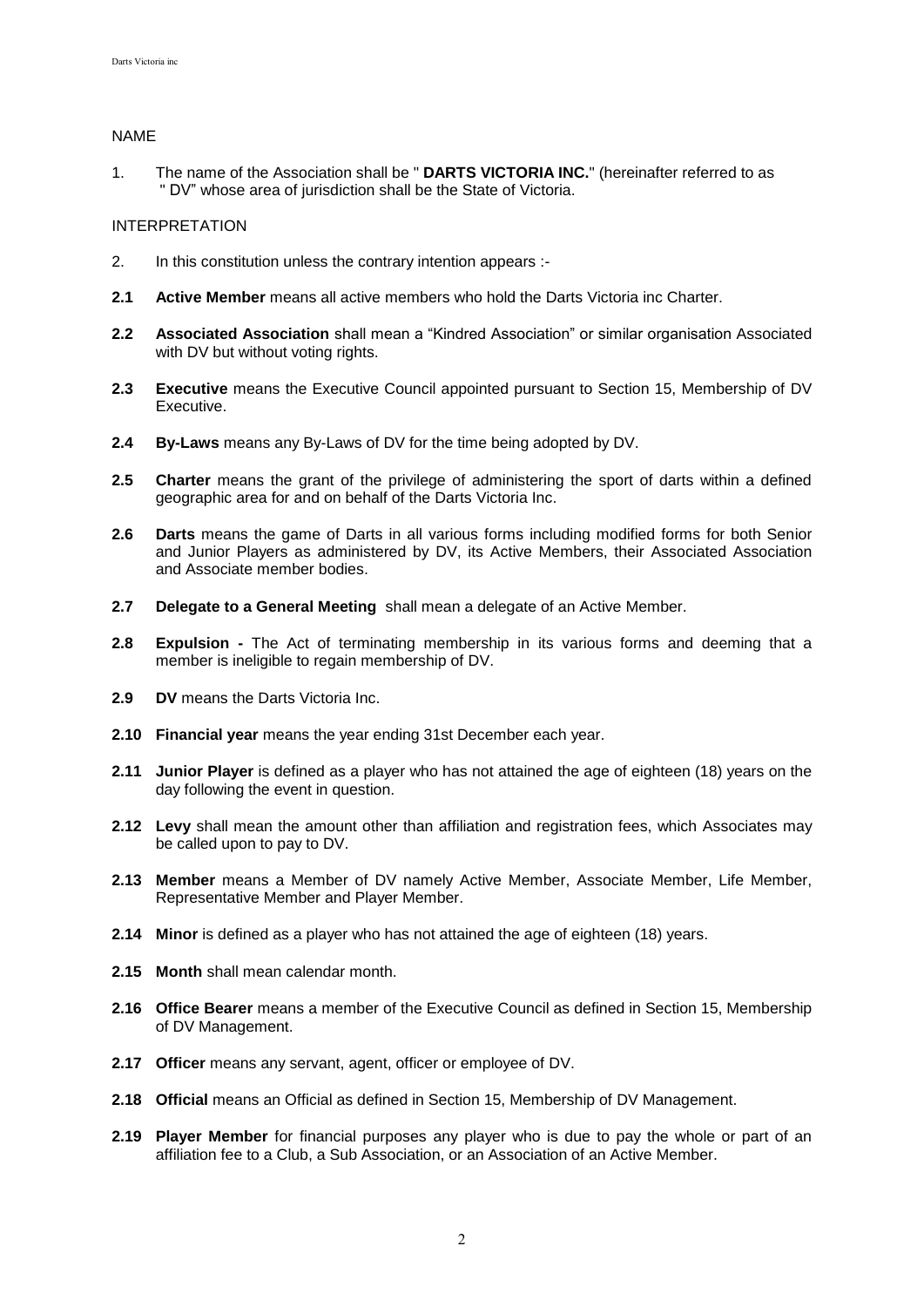- **2.20 Quorum** At all Executive meetings of DV representation from five [5] Active Members shall form a quorum. The Chairperson shall be deemed as a person qualified to vote. At all **Delegates** meetings representation from 70% of active members will constitute a quorum**.**
- **2.21 Resolution** means an ordinary resolution passed by a simple majority in accordance with the Constitution and/or By laws of DV.
- **2.22 Special General Meeting** means a General Meeting of DV requisitioned in accordance with this Constitution for the purpose of addressing pre-advised specific items of business only.
- **2.23 Special Resolution** means a resolution passed by a majority of not less than seventy five (75) per cent of those members entitled under this Constitution to vote, and as may be present in person at any General Meeting of which notice specifying the intention to propose the resolution as a Special Resolution was given in accordance with this Constitution.
- **2.24 Suspension -** Act of suspending to exclude for a time some privilege, usually a punishment : *to suspend membership, suspend from a meeting.*
- **2.25 Termination** Act of terminating; to bring to an end; *to end membership.*
- **2.26 The Act** means the Incorporation, Association, or Administering Act including any amendments thereto or re-enactment thereof for the State or Territory in which DV is Incorporated.
- **2.27 Singularity** Unless the contrary intention appears, words of singular shall be deemed to include the plural and vice-versa.
- **2.28 Voting Delegate to a General Meeting** means any person or any delegate from, or delegate representing an Active Member, who is entitled to vote at a General Meeting.
- **2.29 W.D.F** shall mean the World Darts Federation.
- **2.30 Gender** With the exception of reference to gender specific competitions, committees and players, all references to the masculine or the feminine gender shall be deemed to be gender neutral.
- **2.31 DA**. shall mean the Darts Australia.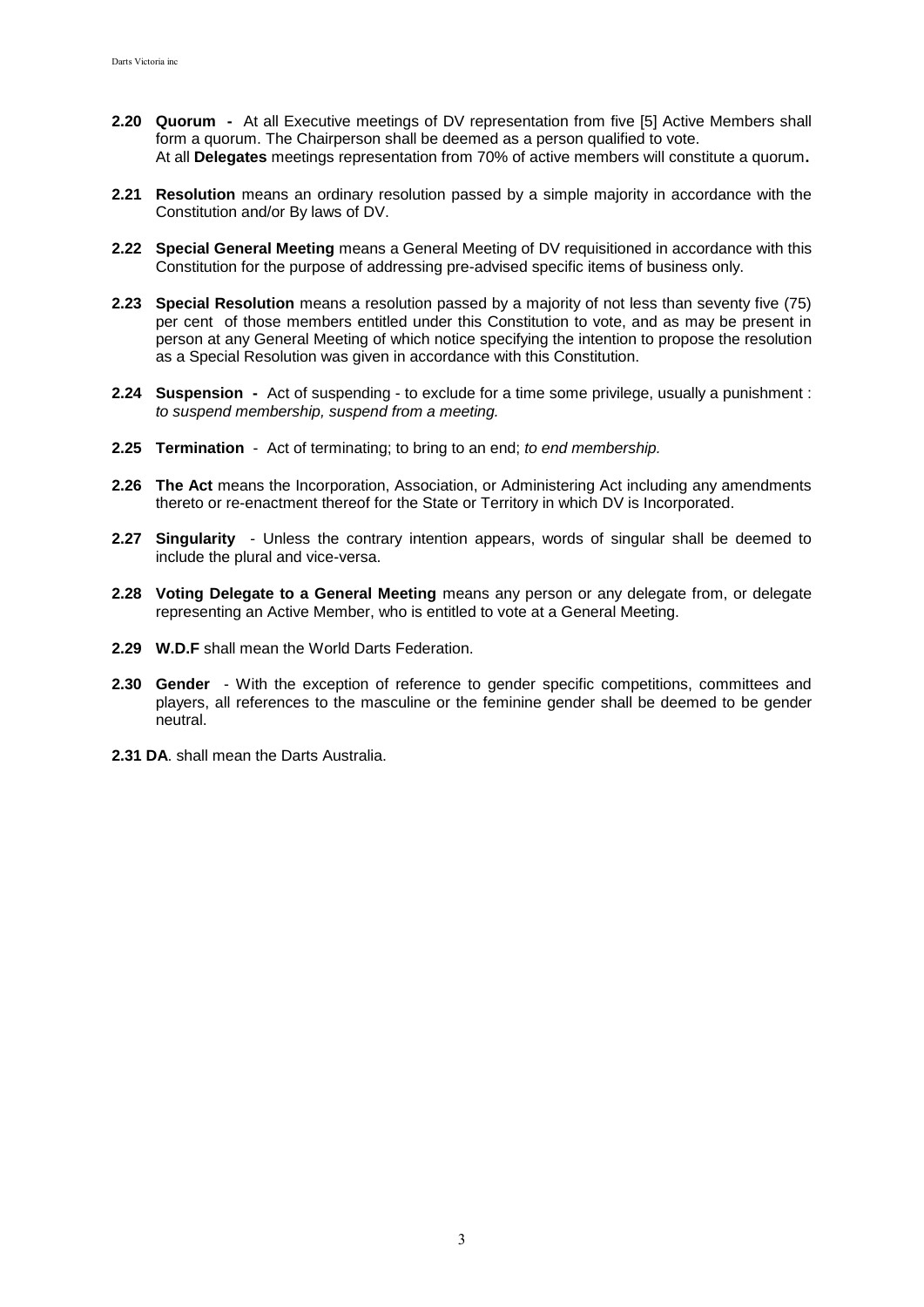# **OBJECTIVES**

- 3. The objectives of DV are :-
- **3.1** To foster the Sport of Darts and to encourage the playing of Darts competitions.
- **3.2** To continue to be a Member of the DA and to deal with and participate in meetings of and cooperate with the DA and to deal with the Darts Associations of the states And territories of Australia for the advancement and control of darts in the world without limitation of place.
- **3.3** To exercise jurisdiction over all members in all matters pertaining to Sport of Darts including and without limiting the generality of the foregoing to expel, suspend, disqualify, reprimand or otherwise deal with any category of Member or individual.
- **3.4** To participate in National and International competition and to sustain a position as one of the highest ranking dart States in Australia.
- **3.5** To develop talent identification programmes for coaches, officials, and players.
- **3.6** To build and maintain a strong profile in the community at large as a popular and successful sport.
- **3.7** To increase the number of dart players in Victoria at all levels.
- **3.8** To establish and maintain financial security by obtaining funds from all sources, including grants, private, government and institutional sources and from Members through loans, levies and affiliation fees.
- **3.9** To maintain an efficient administration both at a State level and between DV and its members.
- **3.10** To promote and/or conduct and/or arrange and/or control competitions including State and national competition at all levels.
- **3.11** To be non-political at all times.
- **3.12** To do all such things as are incidental and/or conducive to the attainment of the above objects.
- **3.13** To establish a process to minimise disputes arising within, and between Active and Associate members.
- **3.14** To promote and foster the powers of equity and social justice within the Victorian Dart community.
- **3.15** To ensure that all competitions conducted under the auspices of DV are drug free.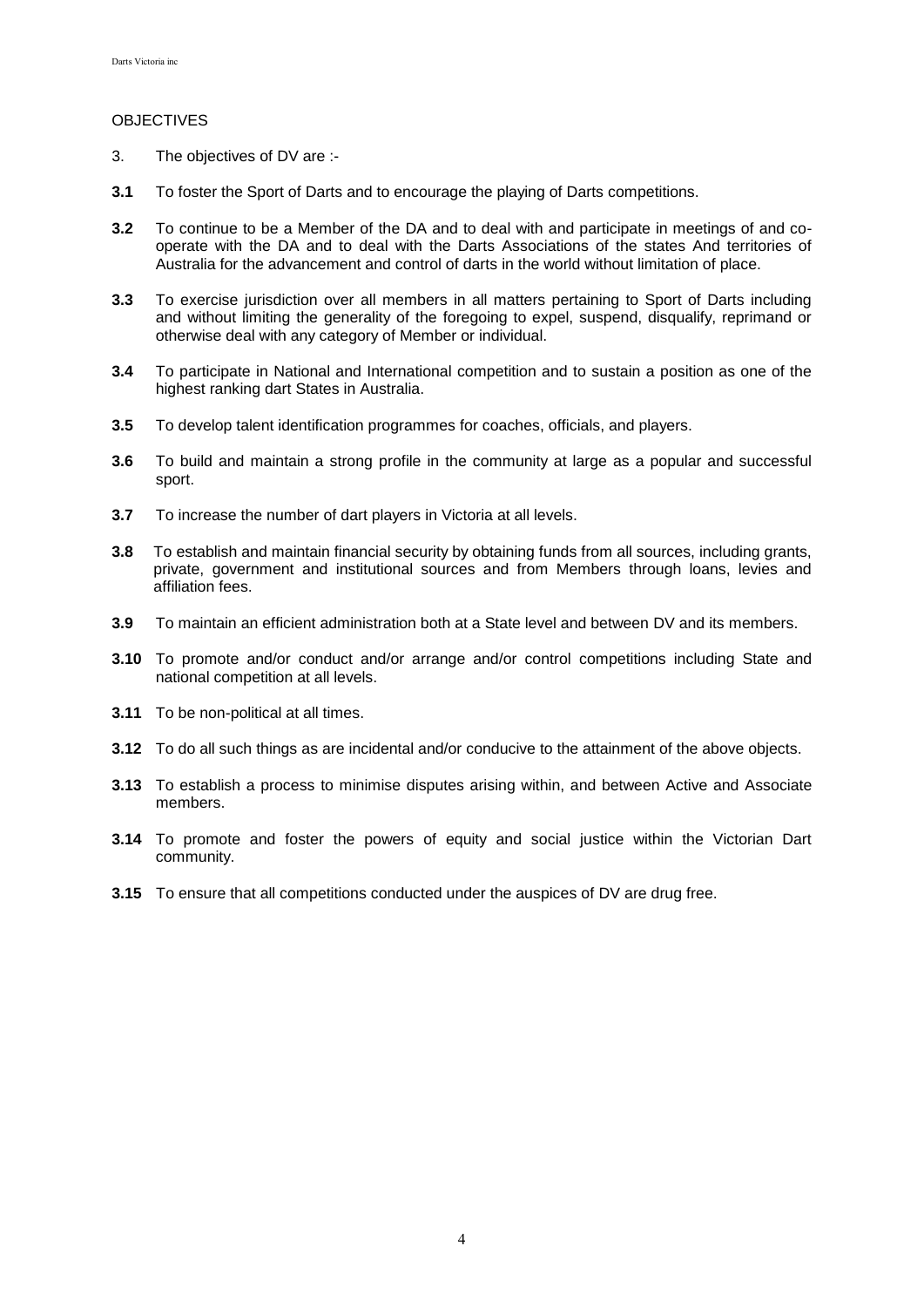## 4. POWERS

The powers of DV shall be:-

- **4.1** Subject to these Rules, DV shall exercise the following powers, functions and duties with respect to darts in DV's area of jurisdiction.
- **4.2** To establish and conduct the business of DV through the Active Members.
- **4.3** To standardise within DV playing area, rules, equipment in respect to the Sport of Darts and associated statistical recording.
- **4.4** To ensure the Rules of Play for games of darts as amended from time to time by the DA and/or WDF are adopted where appropriate by DV.
- **4.5** To the extent of this Constitution and in accordance with the By-Laws, DV may impose fines or other penalties on an Active, Associate, Representative or Life Member for the time being under its control.
- **4.6** To arrange National Championships and, in association with DA and its Associates, International tournaments.
- **4.7** To be Associated with the DA and any other Sporting Bodies with similar objects as DV deems is desirous.
- **4.8** To take such steps as may from time to time be deemed expedient to raise funds by subscriptions, affiliation fees, registration fees, levies, loans, or other receipts, accepting donations of real or personal property to be applied for the purposes of DV, seeking and accepting sponsorships in money and/or kind and by conducting or organising other fund raising ventures not inconsistent with the intention of this Constitution.
- **4.9** To subscribe to, become a member of and co-operate with any other association, club or organisation whose objects are altogether or in part similar to those of DV provided that DV shall not subscribe to or support with its funds any club, association or organisation which does not prohibit the distribution of its income and property among its members to an extent at least as great as that imposed on DV under or by virtue of Section 22.10 of this Constitution.
- **4.10** In furtherance of the objects of DV to buy, sell and deal in all kinds of articles, commodities and provisions, both liquid and solid, for the members of DV or persons frequenting DV's premises.
- **4.11** To purchase, take on lease or in exchange, hire and otherwise acquire any lands, buildings, easements or property, real and personal, and any rights or privileges which may be requisite for the purposes of or capable of being conveniently used in connection with, any of the objects of DV provided that in the case DV shall take or hold any property which may be subject to any trusts, DV shall only deal with the same in such manner as is allowed by law having regard to such trusts.
- **4.12** To take any gift of property whether subject to any special trust or not, for any one or more of the objects of DV but subject always to the proviso in Section 4.11 hereof.
- **4.13** To enter into arrangements with any Government or Authority that are incidental or conducive to the attainment of the objects and the exercise of the powers of DV, to obtain from any such Government or Authority any rights, privileges and concessions which DV may think it desirable to obtain, and to carry out, exercise and comply with any such arrangements, rights, privileges and concessions.
- **4.14** To appoint, employ, remove, suspend or terminate such appointment to employment of such managers, clerks, secretaries, servants, staff, workers and other persons as may be necessary or convenient for the purpose of DV whether they be in a paid or voluntary capacity.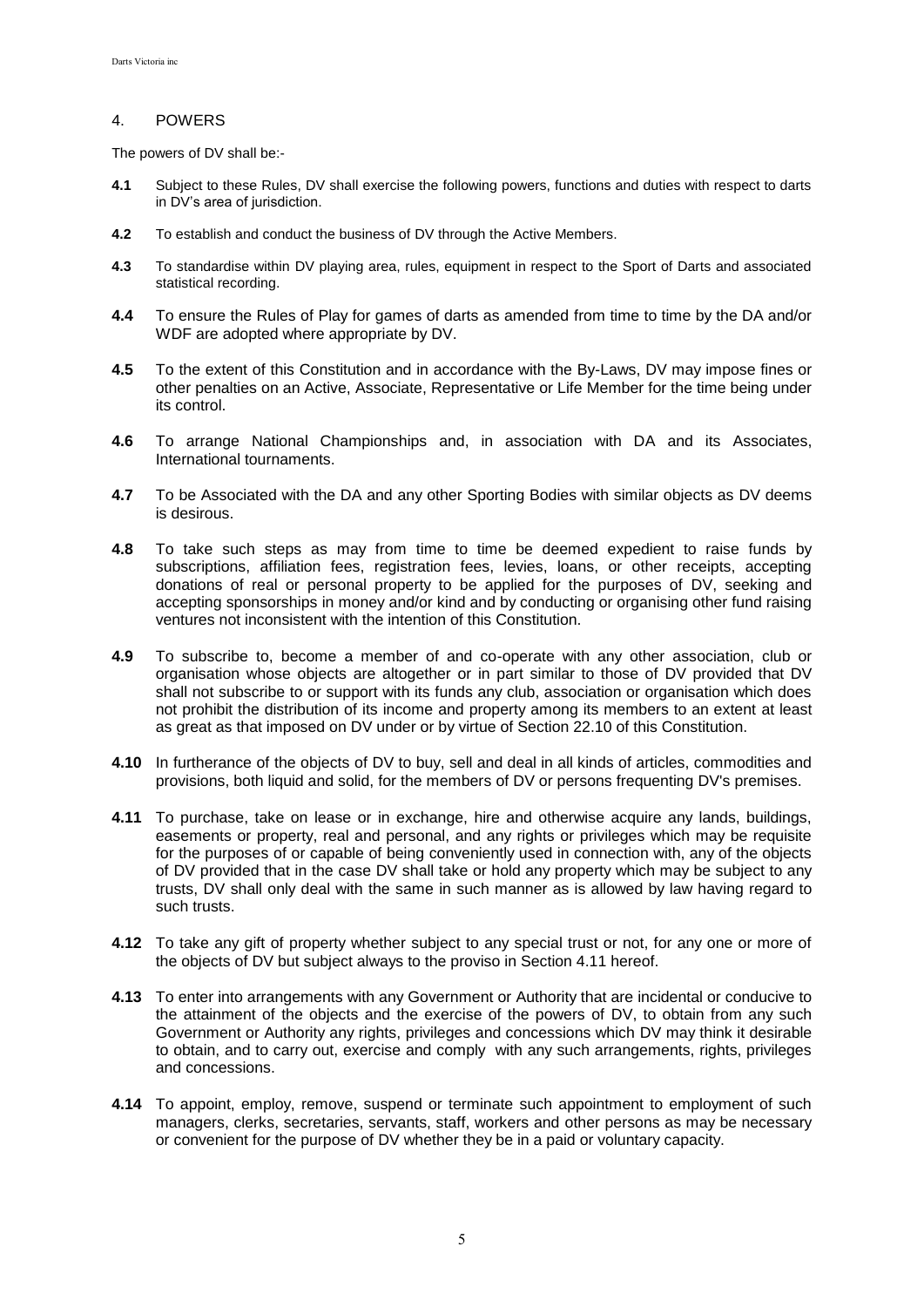- **4.15** To borrow or raise money either alone or jointly with any other person or legal entity in such manner as may be thought proper and whether upon fluctuating advance account or overdraft or otherwise to represent or secure any moneys and further advances borrowed or to be borrowed alone or with others as aforesaid by notes secured or unsecured, debentures or debenture stock perpetual or otherwise, or by mortgage, charge, lien or other security upon the whole or part of DV's property or assets present or future and to purchase, redeem or pay-off any such securities.
- **4.18** To invest and deal with the money of The Council of DV not immediately required in such manner as may from time to time be directed by the Executive.
- **4.19** To take or otherwise acquire, and hold shares, debentures, or other securities of any company or body corporate.
- **4.21** In furtherance of the objects of DV to lend and advance money or give credit to any person or body corporate, to guarantee and give guarantees or indemnities for the payment of money in the performance of contracts or obligations by any person or body corporate, and otherwise to assist any person or body corporate.
- **4.22** To draw, make, accept, endorse, discount, execute and issue promissory notes, bills of exchange, bills of lading and other negotiable or transferable instruments.
- **4.23** In furtherance of the objects of DV, to sell, improve, manage, develop, exchange, lease, dispose of, or otherwise deal with all or any part of the property and rights of DV.
- **4.24** To take or hold mortgages, liens or charges, to secure payment of the purchase price, or any unpaid balance of the purchase price, of any part of DV's property of whatsoever kind sold by DV, or any money due to DV from purchasers and others.
- **4.25** To take such steps by personal or written appeals, public meetings or otherwise, as may from time to time be deemed expedient for the purpose of procuring contributions to the funds of DV in the shape of donations, annual subscriptions or otherwise.
- **4.26** To publish or join with any other person or persons or legal organisation in publishing any newspaper, journal, periodical, book or other literary production relating to the Sport of Darts or calculated directly or indirectly to benefit the Sport of Darts.
- **4.27** To arrange activities for the purpose of making donations for patriotic, charitable or community purpose.
- **4.28** To settle disputes arising within and between Active members.
- **4.29** To do all such other things as are incidental or conducive to the attainment of the objects and the exercise of the powers of DV.
- 5. INCOME AND PROPERTY OF Darts Victoria
- 5.1 Solely for DV use.

The income and property of DV whencesoever derived shall be used and applied solely in promotion of its objects and in the exercise of its powers as set out herein and no portion thereof shall be distributed, paid or transferred directly or indirectly by way of dividend, bonus or otherwise by way of profit to or amongst persons including bodies corporate or unincorporated who are members of DV.

5.2 Interest Payments, Remuneration Provided that nothing herein contained shall prevent the payment in good faith of interest to any such member in respect of moneys advanced by him or remuneration to any officers and servants of DV or to any member of DV in return for any services actually rendered to DV.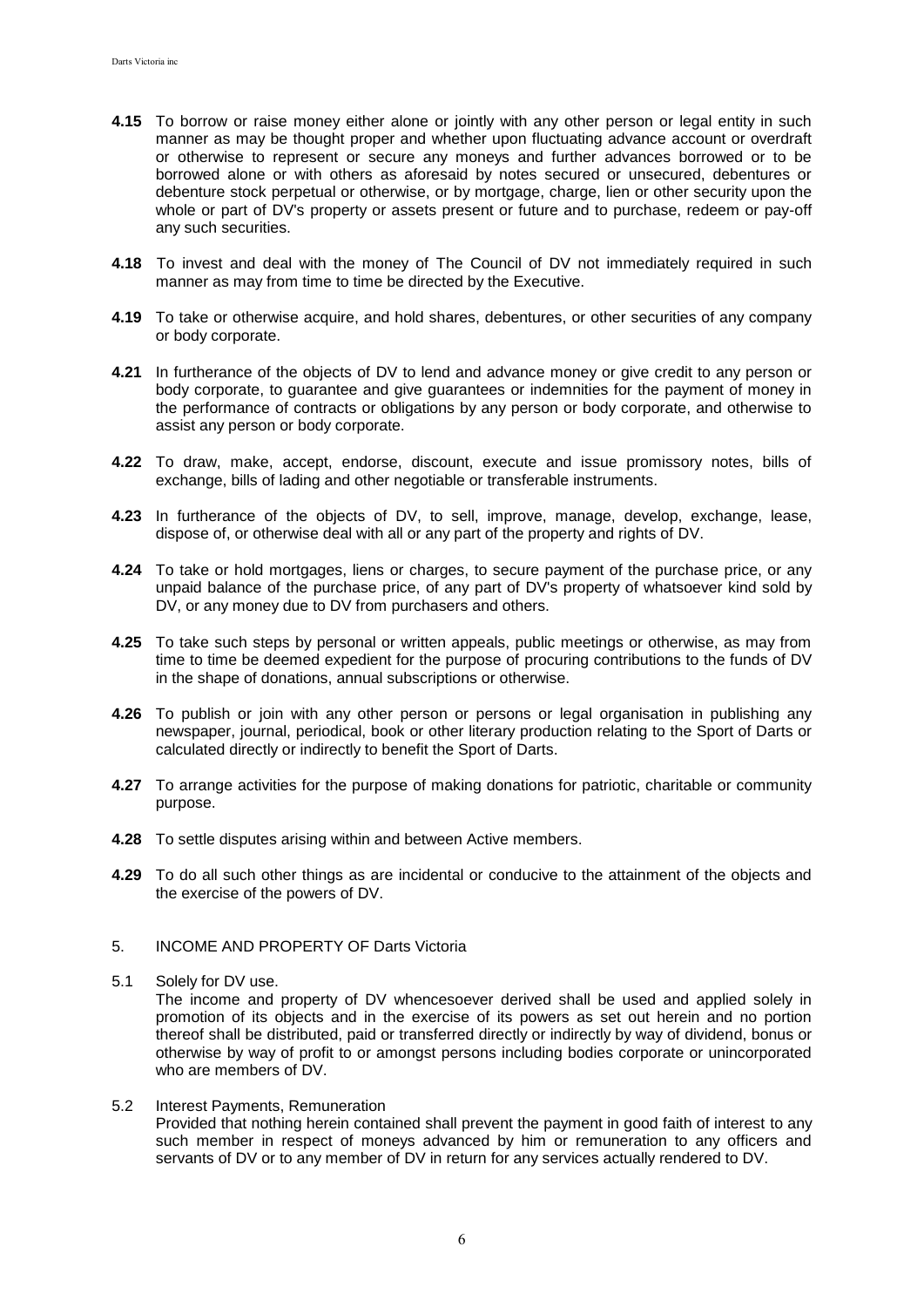#### 5.3 Other Payments

Provided further that nothing herein contained shall be construed so as to prevent the payment or repayment to any member of out of pocket expenses, money lent, reasonable and proper rent for premises let to DV.

#### 5.4 Transfer of Money to Active Members

Furthermore nothing herein contained shall be construed so as to prevent the transfer to Active Members of moneys including profits earned by DV to be expended solely on the control or promotion of Darts.

## 6. LIAISON WITH STATE GOVERNMENT

#### 6.1 Principal Means of Contact

DV shall be the principal means of contact with the VIS/Vic Government or other Departments of the State Government in respect of all matters associated with Darts.

# 6.2 Contacts

Such contacts shall be made through the Secretary or, in the absence of the Secretary , the Assistant Secretary , or in the absence of both, or when so requested, such persons as may be delegated by the President or Vice- President.

#### 7. CLASSES OF MEMBERS

- 7.1 Members of DV shall consist of:-
	- 7.1.1 Active Members
	- 7.1.2 Life Members
	- 7.1.3 Associate Members
	- 7.1.4 Representative Members
	- 7.1.5 Player Members

## 7.2 Active Members

7.2.1 Active Membership shall be constrained to the respective Victorian Leagues and/or Organisations who hold a Council Charter. Such Charters shall be confined to administer the Sport of Darts within the Victorian constitutional boundaries of the State of Victoria unless otherwise agreed by a majority decision of DV.

Each League or Association shall be required to have a Chartered Organisation.

- 7.2.2 To maintain their Active Member status League and Associations/ Organisations must have paid to DV all affiliation fees, levies, subscriptions and registration fees as determined by DV from time to time.
- 7.2.3 Active Members are responsible to DV for the effective management of the Sport of Darts within their Charter Area
- 7.24 To be an Active Member all player members must be registered to DV.

#### Application for memberships

 7.25 To become an active member of DV a written application must be received by the secretary, stating they wish to become a member of DV and they will support the purpose of DV and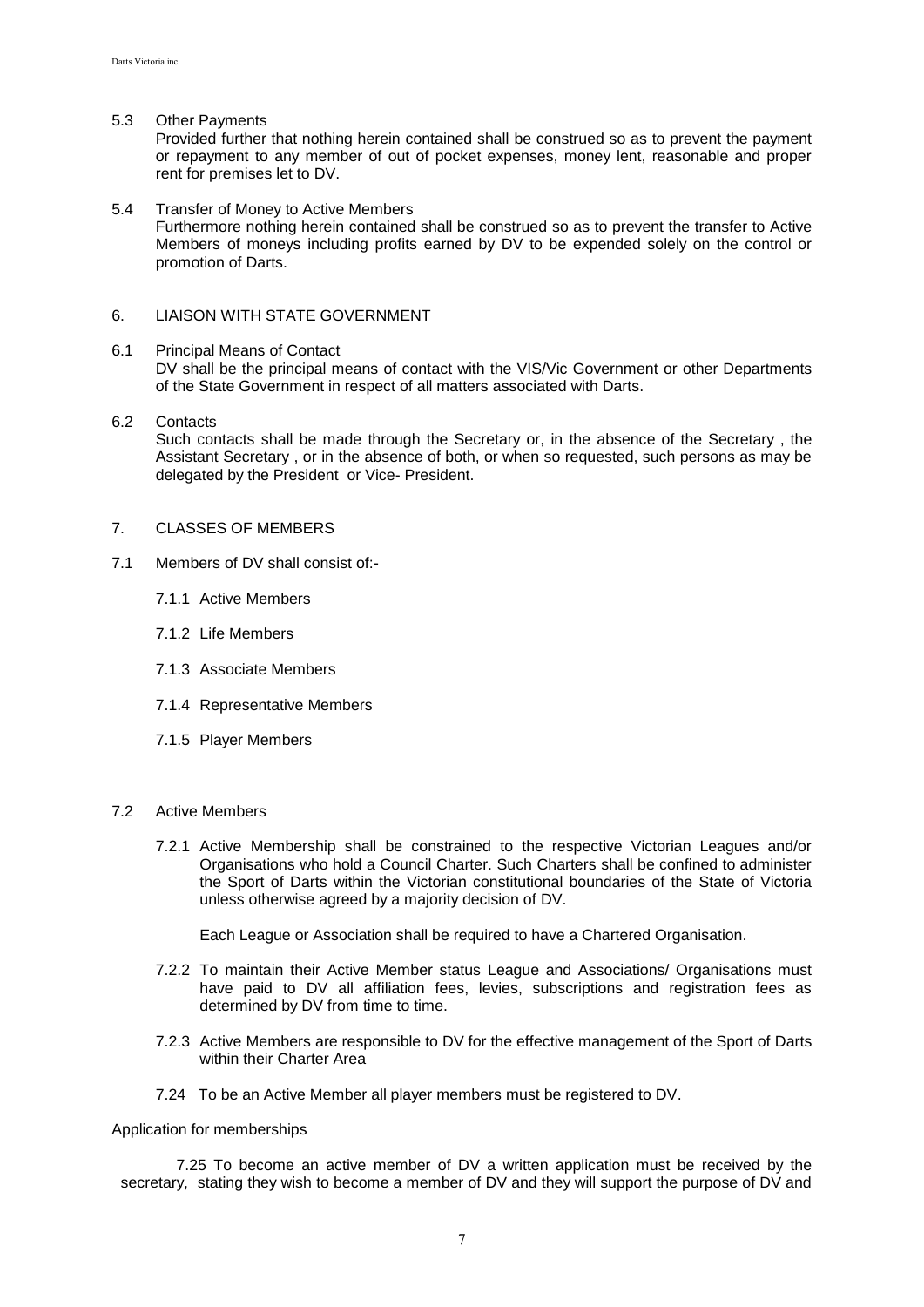agree to comply to the rules of DV . The application must be signed by the applicant and accompanied by a joining fee

 7.2.6 As soon as is practical after an application of membership is received, the Executive Committee must decide by resolution whether to accept the application. The executive must notify the applicant in writing of the decision as soon a s practical after the decision is made. If the application is rejected, DV must return all monies paid, by way of a refund. With no reason being required for the rejection .

 7.2.7 New Membership. If an application for membership is approved, the resolution to accept membership must be recorded in the minutes, The secretary must as soon as is practical enter the name and address of the new ,member and the date of becoming a member in the register of members…

### 7.3 Life Members

- Life Membership may be awarded to individuals who have provided long and meritorious service to the promotion and development of the Sport of Darts in Victoria.
- 7.3.1 Life Membership may be conferred upon any person nominated by an Active Member who in the opinion of the Annual General Meeting has rendered outstanding service to DV and to the Sport of Darts in the Victoria. A "pen picture" of the nominee's achievements must accompany the nomination.
- 7.3.2 The election as Life Member must be agreed upon by seventy-five per cent of the voting members attending the Annual General Meeting.
- 7.3.3 To be eligible for Life Membership a person must have been a member of DV either continuously or in the aggregate for a minimum of ten years.
- 7.3.4 Active Members and Office Bearers shall be notified of all nominees for Life Membership not less than thirty days prior to the Annual General Meeting.
- 7.3.5 Nominations for Life Members to be accepted from Active Members only.

### 7.4 Associate Members

- 7.4.1 Associate Membership shall have no vote and other conditions and fees shall be determined by DV on a case by case basis.
- 7.4.2 The principles covering such admissions shall be:-
	- 7.4.2.1 The activity is seen as compatible with or not detract from the traditional darts format managed by DV.
	- 7.4.2.2 Australia wide controlling bodies may be admitted directly to DV.
	- 7.4.2.3 State controlling bodies [or Regional in the absence of a State body] may be admitted as conditional Associates to the respective Associate Members of DV. Such Members would represent that variation of the sport at DV Meetings.

### 7.5 Representative Members

- 7.5.1 Representative Members are:
	- 7.5.1.1 Player Members who are selected to represent Victoria in State and in National and/or International Levels.
	- 7.5.1.2 Players selected by their Active Member and approved by DV to represent Victoria as a recognised Victorian Player.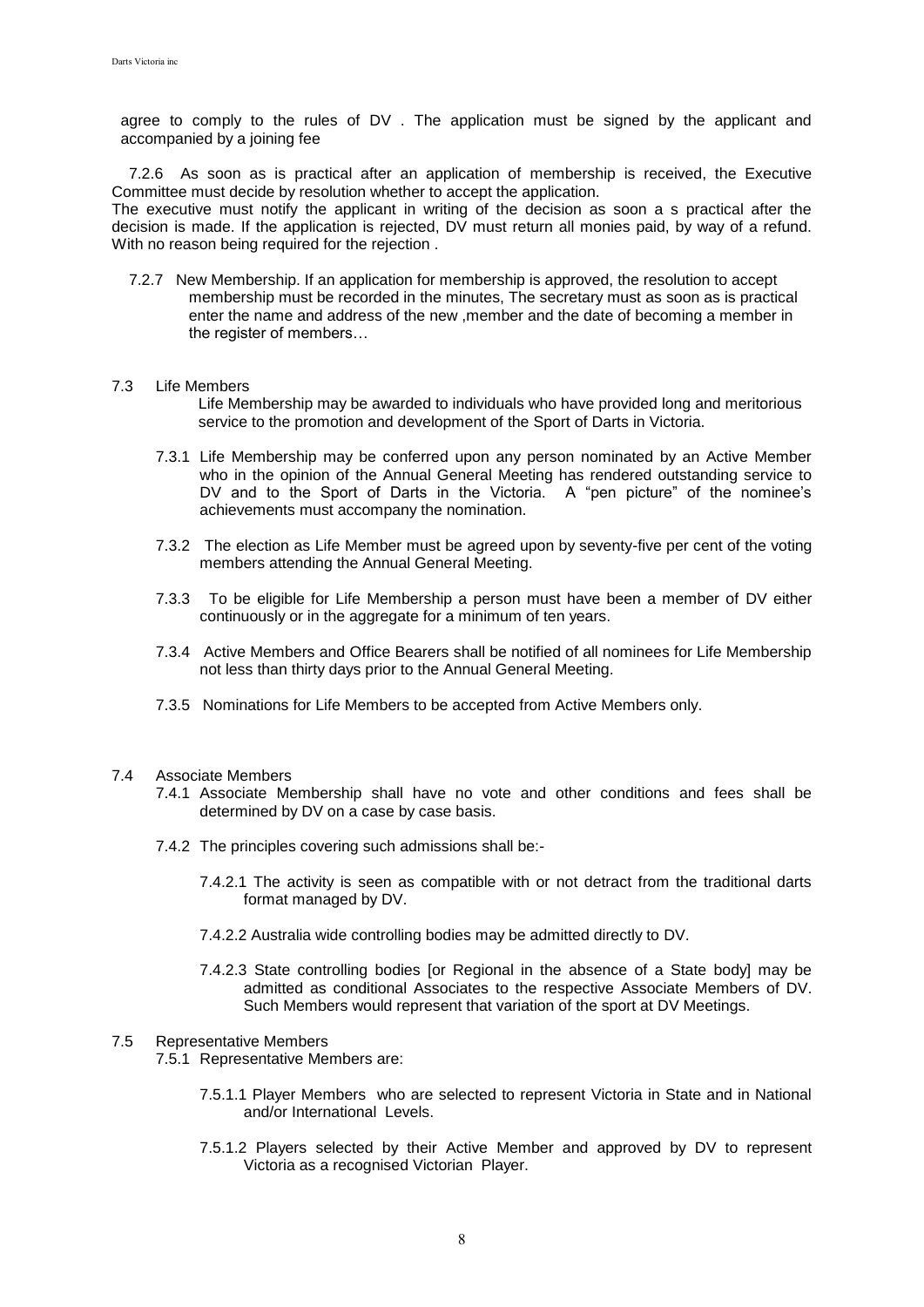- 7.5.1.3 Team Officials who are appointed by DV to support players representing Victoria and/or Australia.
- 7.5.2 Unless otherwise determined by DV the duration of such Representative Memberships shall be for a period from selection until the Representative Members return to Victoria and has fully discharged their responsibilities to DV as determined by DV Executive Committee.

## 7.6 Player Members

7.6.1 Is any player who is a registered member of any Active member of DV.

#### 8 PRIVILEGES OF MEMBERSHIP

#### 8.1 Active Members

- 8.1.1 Active Members shall have full voting rights and are expected to be involved in the development of the Sport of Darts on an State wide basis.
- 8.2 Life Members.
	- 8.2.1 Life Members shall be entitled to attend at their own cost all meetings of DV and may speak on any matter being debated but shall not be entitled to move or second or amend motions.
	- 8.2.2 Life members shall not have voting rights at such meetings.
	- 8.2.3 Life Members shall receive a Life Member badge to be presented at the next designated DV Awards Ceremony Life members are exempt from subscription fees and DV Masters entry fees.
- 8.3 Associate Members
	- 8.3.2 An Associate Member shall not have voting rights.
- 8.4 Representative Members
	- 8.4.1 Representative Members shall be accountable to the Executive Council for all matters during the tenure of their membership.
	- 8.4.2 A Representative Member shall be entitled to wear the Victorian representative Uniform of the type determined by DV and in accordance with their category of representation. [See Section 7.5.1 above]
	- 8.4.3 Representative members do not have any voting rights

#### 8.5 Player Member

- 8.5.1 Player Members who are registered financial members of an Active Member shall have the right to:
	- 8.5.1.1 Compete in Victorian and/or Australia Ranked or any open tournament conducted by DV, it's Active Members or their Associate Members.
	- 8.5.1.2 Represent their Active Member.
	- 8.5.1.3 Be eligible for selection or appointment to represent Victoria.
	- 8.5.1.4 Be eligible for financial or other support by DV or it's Active Members.
	- 8.5.1.5 Player members do not have any voting rights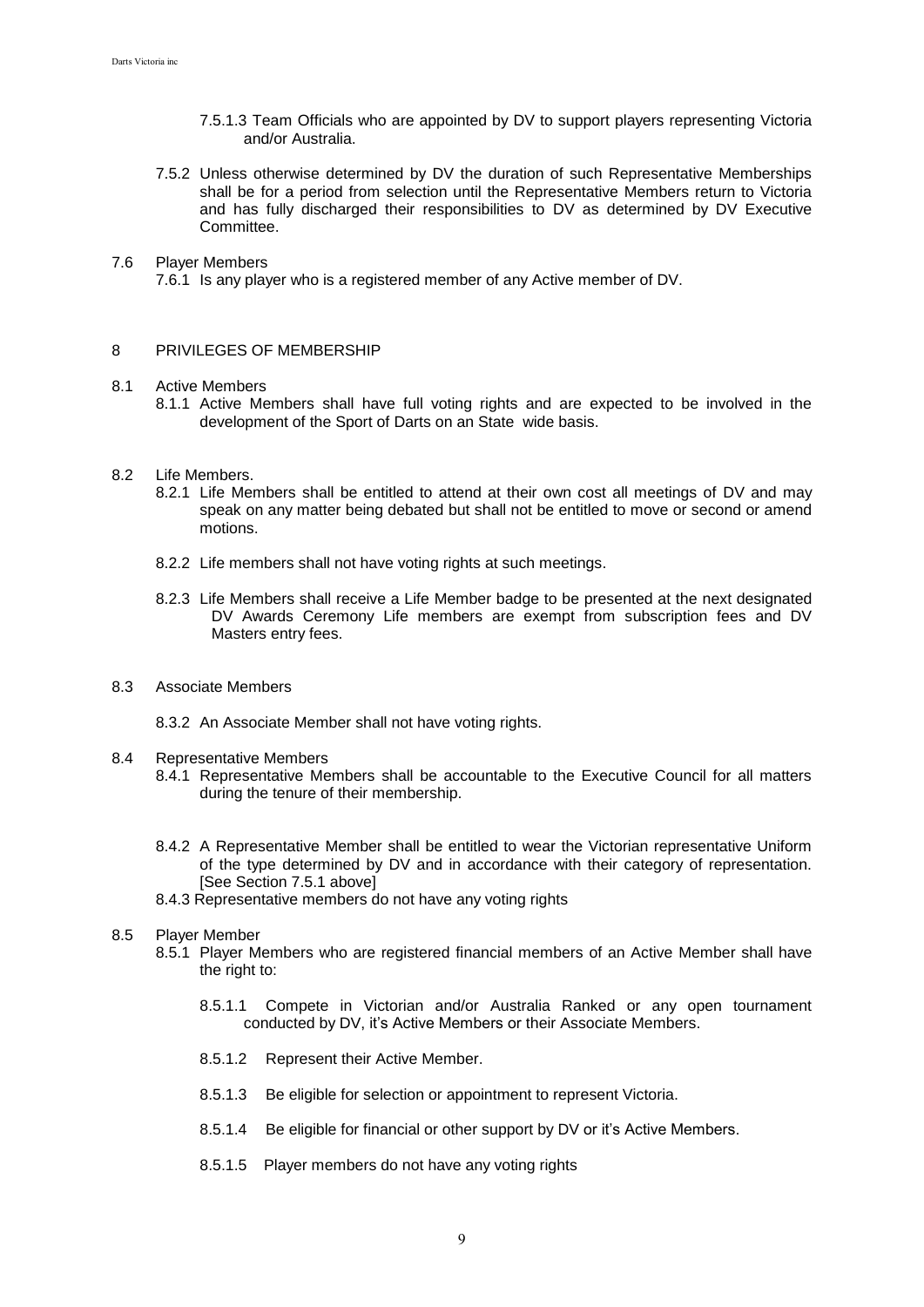## 9. MEMBERSHIP GENERALLY

- 9.2. Constitutions to comply:-
	- 9.2.1 Active and Associate Members shall ensure that their respective constitutions or rules are not in conflict with this Constitution or Incorporations Act 2012 and where necessary, shall as soon as reasonably possible amend their Constitution to eliminate any such conflict.
	- 9.2.2 The constitution or rules of such local associations shall provide (and where necessary shall as soon as reasonably possible be amended to provide) that no person may be admitted to membership of a local association whilst under suspension or ban by any other local association associated with DV in Australia.

## 10. DARTS VICTORIA CHARTERS

- **10.1** No darts management body shall be eligible for appointment as a Active Member of DV without being awarded a Charter by DV to administer, on behalf of DV, a dart organisation structure in any League or Association.
- **10.2** Notwithstanding Section 10.3 Council Charters shall only be issued within the State of Victoria.
- **10.3.** Functional Charters may be issued to cover the activities of Associate Members as provided for under Section 7.4 above.
- **10.5** DV shall annually review the performance of each Active Member and determine that the reissue of its Charter is in the best interests of the sport.
- **10.6** To undertake such reviews DV shall have the power to appoint investigator[s] to physically visit and inspect any aspect of the sport in that League or Association. The costs of any such inspection shall be borne by DV.
- **10.7** The awarding of a Charter and subsequent Active Membership is a privilege and not a right. Such Charters and Membership may be withheld, withdrawn or deferred by DV at any time.
- **10.8** The withholding, withdrawal or deferment of approval to grant a Charter or appoint to Active Membership shall be determined by an absolute majority vote of Council members present and entitled to vote at any legally constituted meeting of DV.
- **10.9** Applicants for the Initial Charter or a Review of the Charter shall submit to DV such information and advice as required by DV from time to time. Failure to supply such information or the incorrect supply of the required information may cause the awarding or re-issue of the Charter to be declined.

## 11. REGISTER OF MEMBERS

## 11.1 Register

The DV Executive shall cause a Register to be kept in which shall be entered the names and addresses of all Active Members, Life Members and Associate Members admitted to membership of DV and the dates of their admission.

#### 11.2 Particulars of Members DV shall maintain a Register of withdrawals, disqualifications, suspensions and re-instatements of membership and any further particulars as DV may require from time to time.

11.3 Register **-** Active Members are required to give DV a Register of all Player Members within their Charter.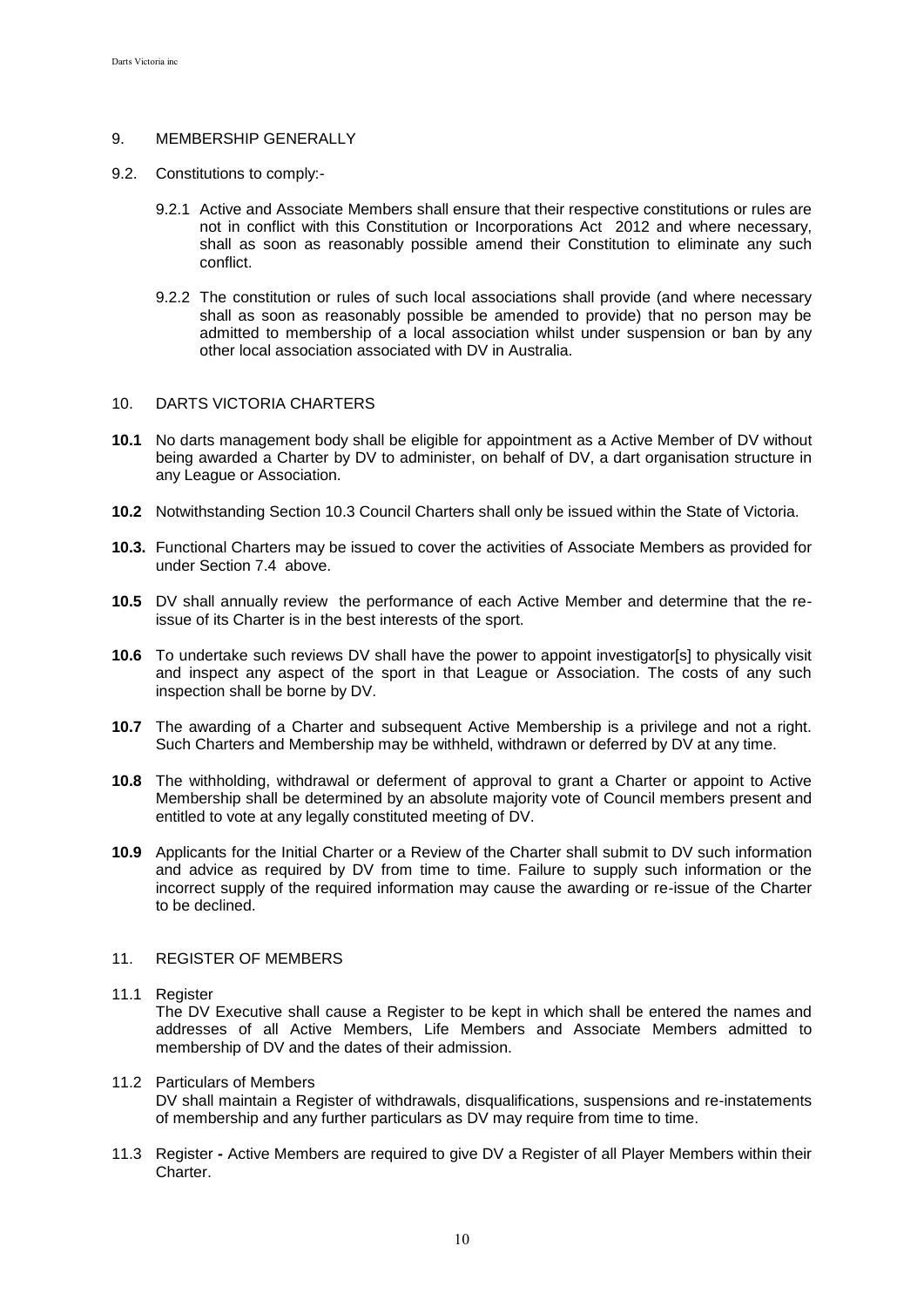## 12. MEMBERSHIP FEES

### 12.1 Affiliation Fees

Each Active Member shall pay to DV an equitable Annual Affiliation Fee, .

### 12.2 Fees

.

The amount of such affiliation fee for that particular year shall be as set out in the Budget as adopted by DV provided at the Annual General Meeting of DV. The Active Members of DV shall set the annual affiliation fee at the Annual General Meeting and the date the payment is determined to be due.

- 12.3 Payment of Fees
	- 12.3.2 DV shall not be obliged to render any invoice or account for any amount due for fees and any amount not paid by the due date herein specified shall be deemed in arrears.
	- 12.3.4 Unfinancial Active Members and their Playing Members shall not be allowed to compete In any activities of DV during the period that such fees remain unpaid
	- 12.3.5 Upon the subsequent paying of such fees and associated penalties the Executive shall cancel those restrictions imposed on the Active Member(s).

## 13. DISCIPLINARY ACTION

- **13.1** .Grounds for taking Disciplinary Action,  **The Association may action against a member in accordance with this Division if it is determined that the member…**
	- **13.1.1 Has failed to comply with these rules**
	- **13.1.2 Refuses to support the purposes of DV**
	- **13.1.3 Has engaged in conduct prejudicial to DV**
- 13.2 Then DV may consider whether such Membership may be Terminated, Suspended, Expelled or a Fine imposed.
	- 13.2.1 The Member concerned shall be given a full and fair opportunity of presenting their case to DV. All costs shall be met by the Member concerned.
	- 13.2.2If DV resolves to terminate, suspend, expel or fine such Membership, DV shall instruct the Secretary to so advise the Member.
	- 13.2.3DV may reinstate membership when
		- 13.2.3.1 The term of suspension is concluded
		- 13.2.3.2 The rectification as required by DV of the misdemeanour or actions which caused such Termination, Suspension or Expulsion of Membership.

13.2.3..3 The fine levied is paid.

13.2.4 A member whose application for membership has been rejected or whose membership has been terminated or suspended may within Forty Eight Hours of receiving written notification thereof lodge with the Secretary written notice of his intention to appeal against the decision of DV.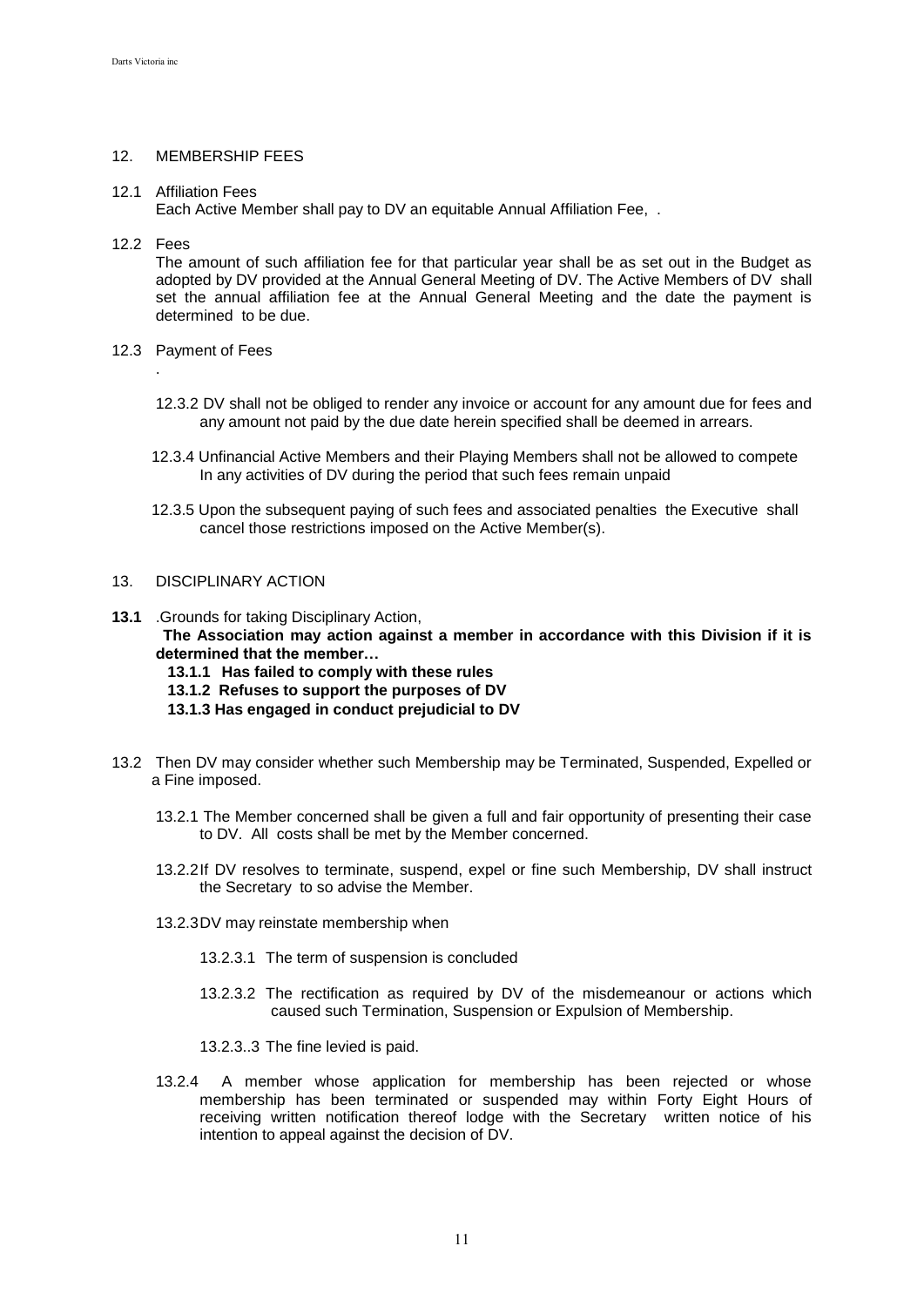- 13.2.5 Appeals against the decisions of DV in this regard shall be dealt with at a Disciplinary Sub Committee
- 13.2.6 There shall be no appeal from such a Disciplinary Sub Committee.
- 13.3 Other Player Member

Any Termination and Suspension or Expulsion or Fine of player members will generally but not exclusively be the responsibility of the Active Member in respect to their member. DV or the Executive Council may also terminate or suspend membership .

- 13.4 Self Termination of Active, Associate or Representative Membership
	- 13.4.1Any Active or Associate Member desiring to withdraw their affiliation with DV shall give to the Secretary a notice in writing of such intention .
	- 13.4.2Notwithstanding such withdrawal of membership any such member shall remain liable for and shall pay to DV all affiliation and other fees and levies which shall become payable to, or been imposed by DV prior to such withdrawal of affiliation becoming effective.
- 13.5 No Transfer of Membership
	- 13.5.1 Any rights or privileges of Active or Associate Members by reason of their Membership of DV, shall not be transferred or transmitted to another Body or person, without the approval of DV and
	- 13.5.1.2Shall terminate upon the cessation of such Membership whether by resignation or otherwise.

## 14. MISCONDUCT AND HEARINGS

- 14.1 Misconduct when Representing DV.
	- 14.1.1 In all cases of misconduct by a Player member, other persons or teams while representing DV or participating in tournaments or tours directly organised by DV, the Judicial Committee, when requested by DV, shall hold an inquiry and accord such decision, including expulsion or other penalty as it deems suitable.
	- 14.1.2 The ruling of the Judicial Committee shall be observed by DV and by its members.
	- 14.1.3 DV and/or the Executive shall be the sole judges of what constitutes misconduct.
	- 14.1.4 Appeals against a decision of the Judicial Committee shall be to the Appeals Council.
- 14.2 Misconduct Active or Associate Members Life Member, Representative Member and Player Members Membership Terminated, Suspended, Expelled or Fined
	- 14.2.1 Should DV have reason to believe that an Active or Associate Member has failed to conduct an inquiry or failed to make full inquires into any case of misconduct or any other matter within the jurisdiction of such member, and calculated to bring discredit upon the game of Darts, DV may require such member to conduct or complete such inquiry immediately.
	- 14.2.2 Failing compliance with such request, it shall be the duty of DV to obtain evidence and take such action as it deems fit. Any hearing required shall be before the Judicial Committee.
	- 14.2.3 The Active or Associate member concerned shall be given a full and fair opportunity of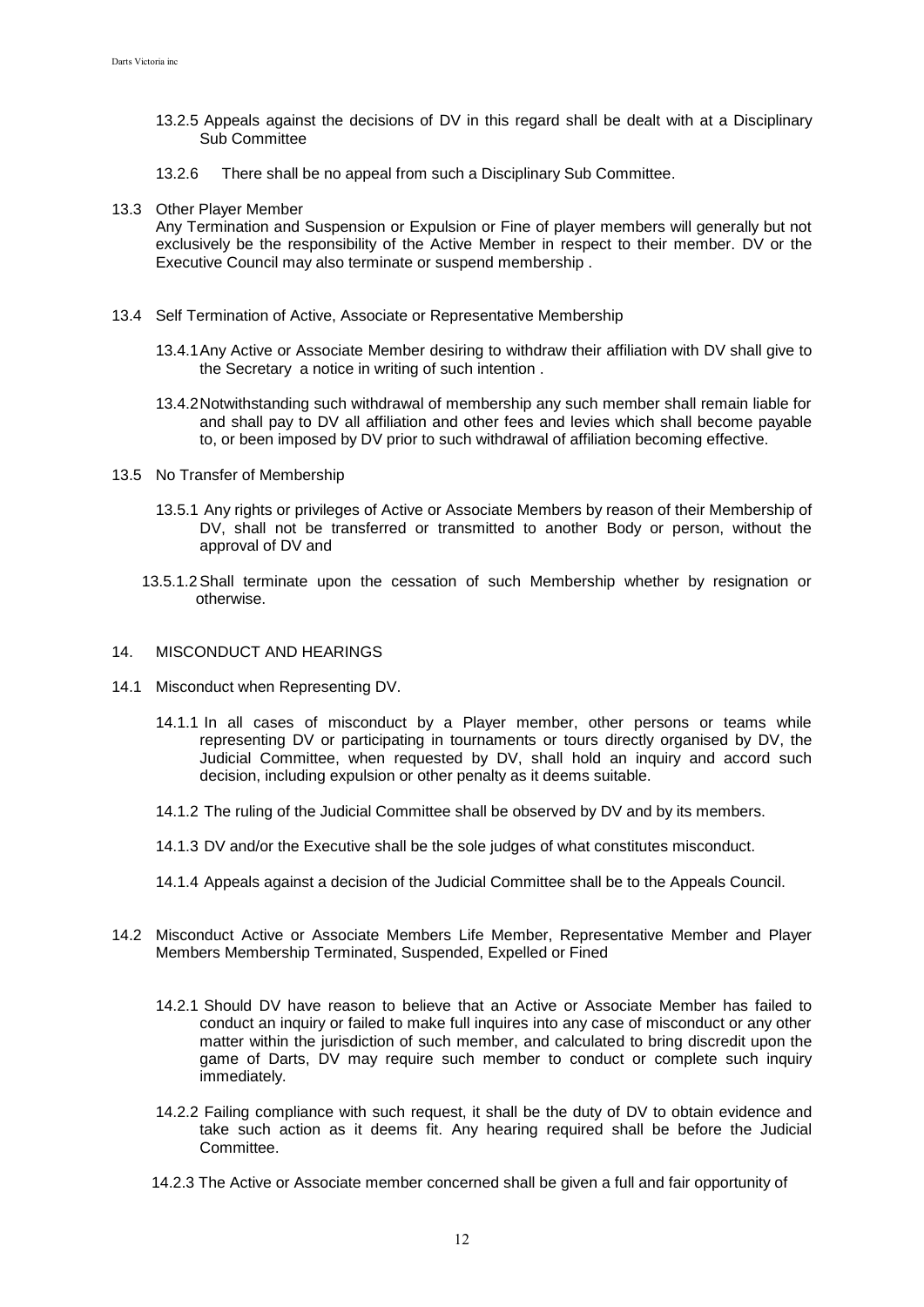presenting their case through the Judicial Committee.

- 14.2.4 The ruling of the Judicial Committee shall be observed by the DV and by its Members
- 14.2.5 The Secretary shall, within seven (7) days of the Judicial decision, advise the Active or Associate member in writing, of the Judicial decision and of an appeal date if necessary.
- 14.2.6 DV and the Executive shall be the sole judges of what constitutes misconduct.
- 14.2.7 Appeals against a decision of Judicial Committee shall be in writing and given to the Disciplinary sub committee immediately after the vote is taken or to the secretary not later than 48 hours after the date.
- 14.2.8 If the person is given notice a disciplinary appeals committee must be convened, not late than 21 days after the notice is received.
- 14.4 Judicial Committee, Appeals Council and other Hearings
	- 14.4.1 DV including the Judicial Committee and the Appeals Council shall have the power to call upon any member of DV other than the member appealing to attend any meeting of DV or investigation by a Committee of DV.

14.4.2Should the said person, or member fail to comply without reasonable excuse or make misleading statements the said person, body or member may be suspended, expelled or otherwise dealt with at the discretion of DV including through the Judicial Committee and Appeals Council.

- 14.6 Appeals Against Council Decisions
	- 14.6.1 All appeals shall be lodged with the Secretary within Forty Eight Hours of the decision appealed against.
	- 14.6.2The decision of DV Appeals Council in all cases shall be final
	- 14.6.3 No other appeals will be accepted.
- 14.7 Judicial Committee/Appeals Council Quorum
	- 14.7.1 The Judicial Committee shall consist of three (3) persons appointed by DV from time to time and approved by the Executive Members.
	- 14.7.2 The Appeal Council shall consist of three (3) persons appointed by the executive from time to time and approved by the Active Members. Deputies for the Appeal Committee if needed will be appointed by Executive and approved by the Active Members.
	- 14.7.3 The same member of DV Executive cannot be on both the Judicial Committee and Appeals Council for the same case.
- 14.8 Judicial Committee/Appeals Council Voting
	- 14.8.1 The Chairperson shall be elected from and by the members of the Judicial Committee/Appeal Council as appropriate.
	- 14.8.2 The Chairperson shall have a deliberate vote but not a second or casting vote at the hearings.
	- 14.8.3 All votes must be taken by secret ballot..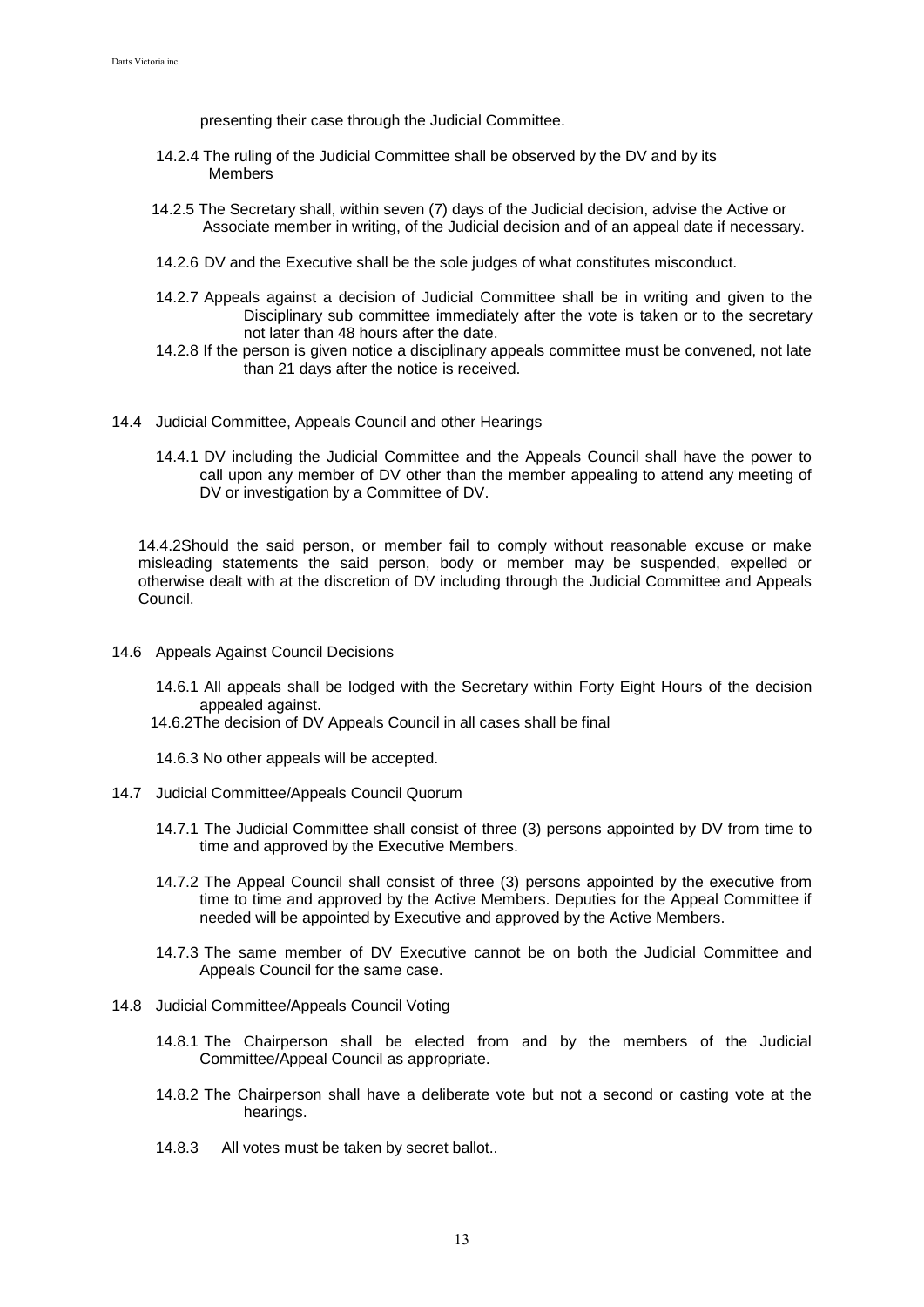14.9 Judicial Committee/Appeals Council Minutes

The respective Chairperson shall ensure that minutes are kept of all hearings and meetings of the Judicial Committee and Appeals Council with a minute secretary being appointed by the host Active Member.

- 14.10 Judicial Committees/Appeals Council Decision
	- 14.10.1 The respective Chairperson shall be responsible for forwarding decisions and the minutes of hearings and meetings of the Judicial Committee/Appeals Board to the Secretary within seven [7] days of the completion of the subject meetings.
	- 14.10.2 The ruling of the Judicial Committee shall be observed by DV and by its members
	- . 14.10.3 Appeals against a decision of Judicial Committee shall be to the Appeals Board.
	- 14.10.4 The decision of the Appeals Board in all cases shall be final.
- 14.11 Convening Appeals
	- 14.11.1 Upon receipt of a notification of the intention to appeal, the Secretary shall convene within Twenty One days of the date of receipt of such notice, a meeting of the Appeals Council to determine the appeal.
	- 14.11.2 At any such meeting the appellant shall be given the opportunity to present its/his/her/their case and those members, Councils or Committees who or which instituted the decision which is being appealed may likewise have the opportunity of presenting their case either or both presentations shall be solely at the discretion of the Appeals Council.
	- 14.11.3 The appeal shall be determined by the majority vote of the members of the Appeals Council by secret ballot
- 14.12 Grievance Procedure

## 14.12.1 Application

- 14.12.1.1The grievance procedure set out in this Division applies to disputes under these Rules between—
	- (a) a member and another member;
	- (b) a member and the Executive;
	- (c) a member and DV.
- 14.12.1.2 A member must not initiate a grievance procedure in relation to a matter that is the subject of a disciplinary procedure until the disciplinary procedure has been completed.
- 14.12.2 Parties must attempt to resolve the dispute

14.12.2.1The parties to a dispute must attempt to resolve the dispute between themselves within 14 days of the dispute coming to the attention of each party.

14.12.3 Appointment of mediator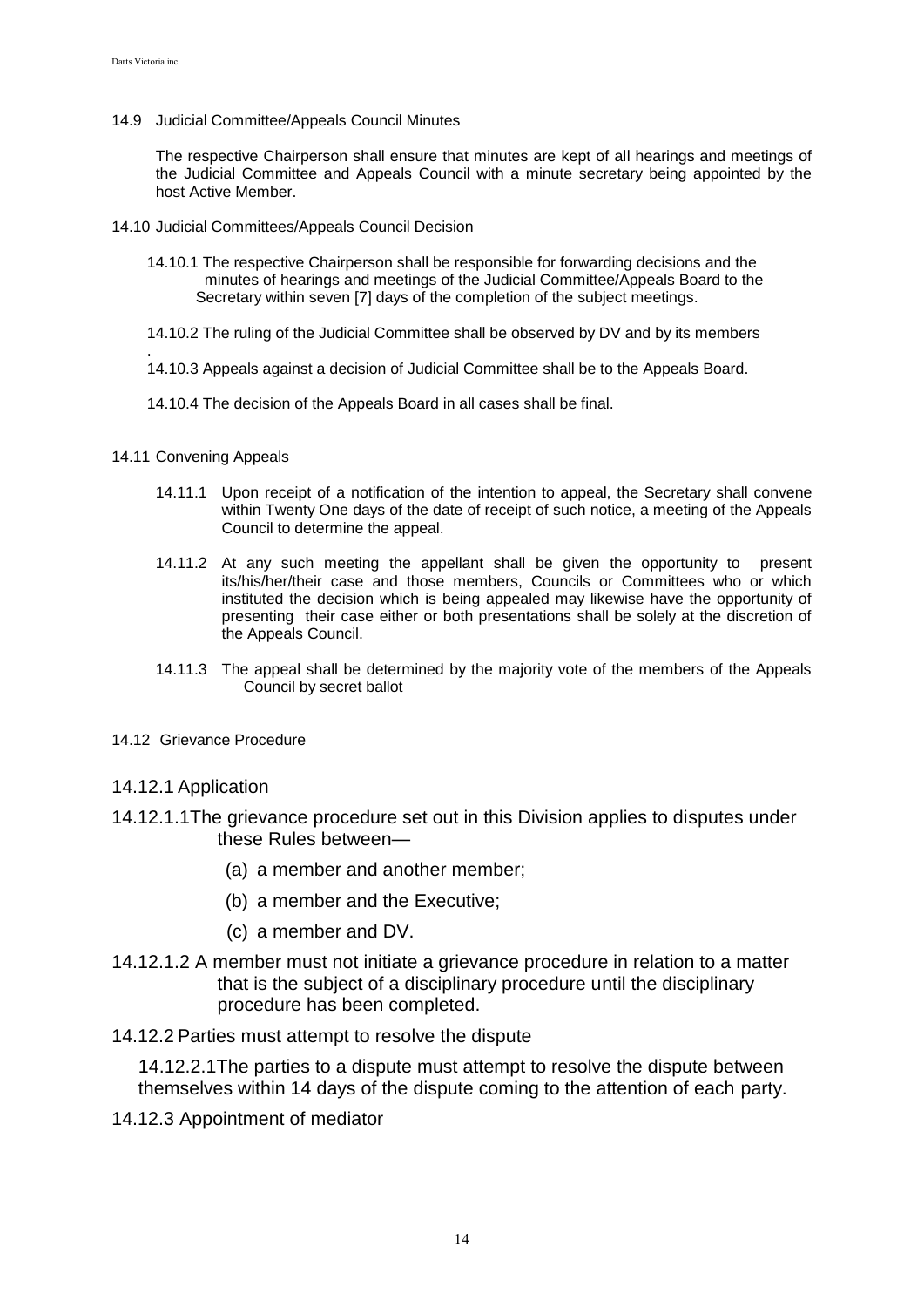- 14.12.3.1 If the parties to a dispute are unable to resolve the dispute between themselves within the time required by rule 26, the parties must within 10 days—
	- (a) notify the Executive of the dispute; and
	- (b) agree to or request the appointment of a mediator; and
	- (c) attempt in good faith to settle the dispute by mediation.
- 14.12.3.2 The mediator must be—
	- (a) a person chosen by agreement between the parties; or
	- (b) in the absence of agreement—
		- (i) if the dispute is between a member and another member—a person appointed by the Executive; or
		- (ii) if the dispute is between a member and the Executive or DV a person appointed or employed by the Dispute Settlement Centre of Victoria.
- 14.12.3.3 A mediator appointed by the Executive may be a member or former member of DV but in any case must not be a person who—
	- (a) has a personal interest in the dispute; or
	- (b) is biased in favour of or against any party.
- 14.12.4 Mediation process
	- 14.12.4.1 The mediator to the dispute, in conducting the mediation, must—
		- (a) give each party every opportunity to be heard; and
		- (b) allow due consideration by all parties of any written statement submitted by any party; and
		- (c) ensure that natural justice is accorded to the parties throughout the mediation process.
- 14.12.4.2 The mediator must not determine the dispute.
- 14.12.5 Failure to resolve dispute by mediation

If the mediation process does not resolve the dispute, the parties may seek to resolve the dispute in accordance with the Act or otherwise at law.

15.MEMBERSHIP OF THE EXCUTIVE

- **15.1** The business affairs and affairs of DV shall be under the control of the Executive.
- **15.2** The following areas of responsibility of the Executive shall be allocated to the members of DV.

15.2.1The Office Bearers of the Executive Council shall be: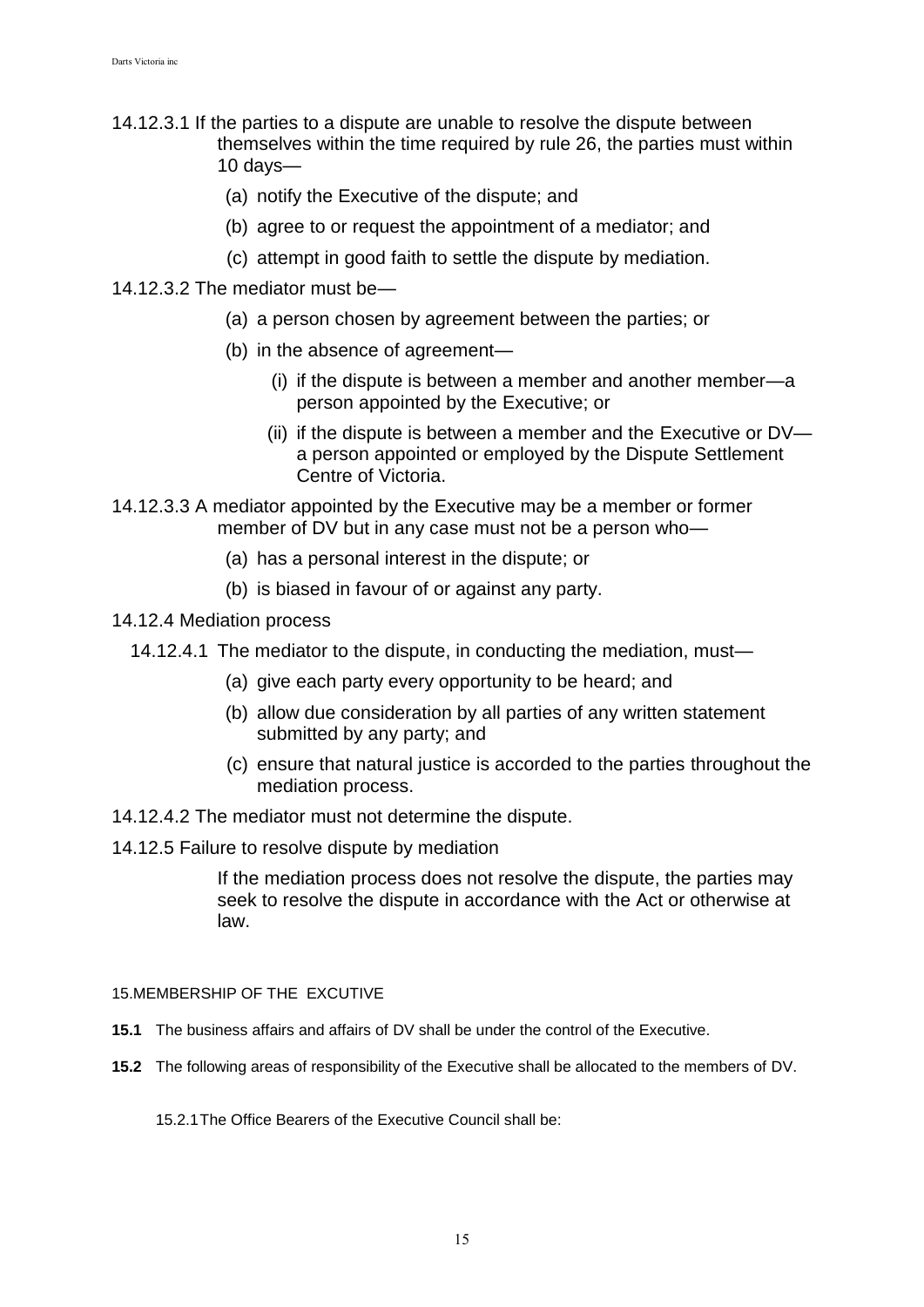- 15.2.1.1 President, Vice President, Secretary, Treasurer, Men's Contest Director, Ladies Contest Director, Assistant Secretary and Assistant Treasurer who shall constitute the Executive of DV.
- 15.2.1.2 The Executive shall be responsible to manage the day to day affairs in accordance with the established Policy and Procedures of DV.

15.2.3 The President and Treasurer, Assistant Secretary and Ladies CD shall be elected for a period of two (2) years.

15.2.4 The Vice President and Secretary, Assistant Treasurer, Men's CD shall be elected for a period of two (2) years.

15.3 Power to Co-opt

DV or the Executive may appoint other such officers, officials or staff under such terms and conditions as it think fits.

- 15.4 Duties and Responsibilities
	- 15.4.1 The functions of DV and/or the Executive shall be to do all things necessary to further the objectives of DV including the appointment of any sub-committees and to determine and police activities to be undertaken in the framework of the Constitution.
	- 15.4.2 The President may be an Ex Officio member of all portfolio committees.
- 15.5 Voting

15.5.1 In the event of the votes cast for two or more candidates being equal in number, the Chairperson shall exercise casting vote/s as necessary to determine election amongst candidates.

- 15.5.2 For all elections if the number of candidates nominated be less than the number of positions to be filled, the Executive shall be empowered to accept nominations from the floor for the remaining positions only
- 16. VACANCIES ON THE EXECUTIVE COUNCIL
- 16.1 Casual Vacancies
	- 16.1.1DV shall have the power to fill a casual vacancy caused by any of the persons elected pursuant to this Constitution and/or By-Laws ceasing (for whatever reason) to hold office.
	- 16.1.2In the case of a casual vacancy of an Active Member delegate, DV shall request that particular Active Member to appoint a person to fill the vacancy.
	- 16.1.3A person so appointed to fill a causal vacancy shall be subject to retirement at the same time as if he or she had been elected on the day on which the person in whose place he or she is appointed was last elected to office.
- 17. FUNCTIONS OF COUNCIL
- 17.1 Control and Management
	- 17.1.1 Except as otherwise provided by this Constitution and Rules and subject to resolutions of the members of DV carried at any General Meeting, DV shall have the general control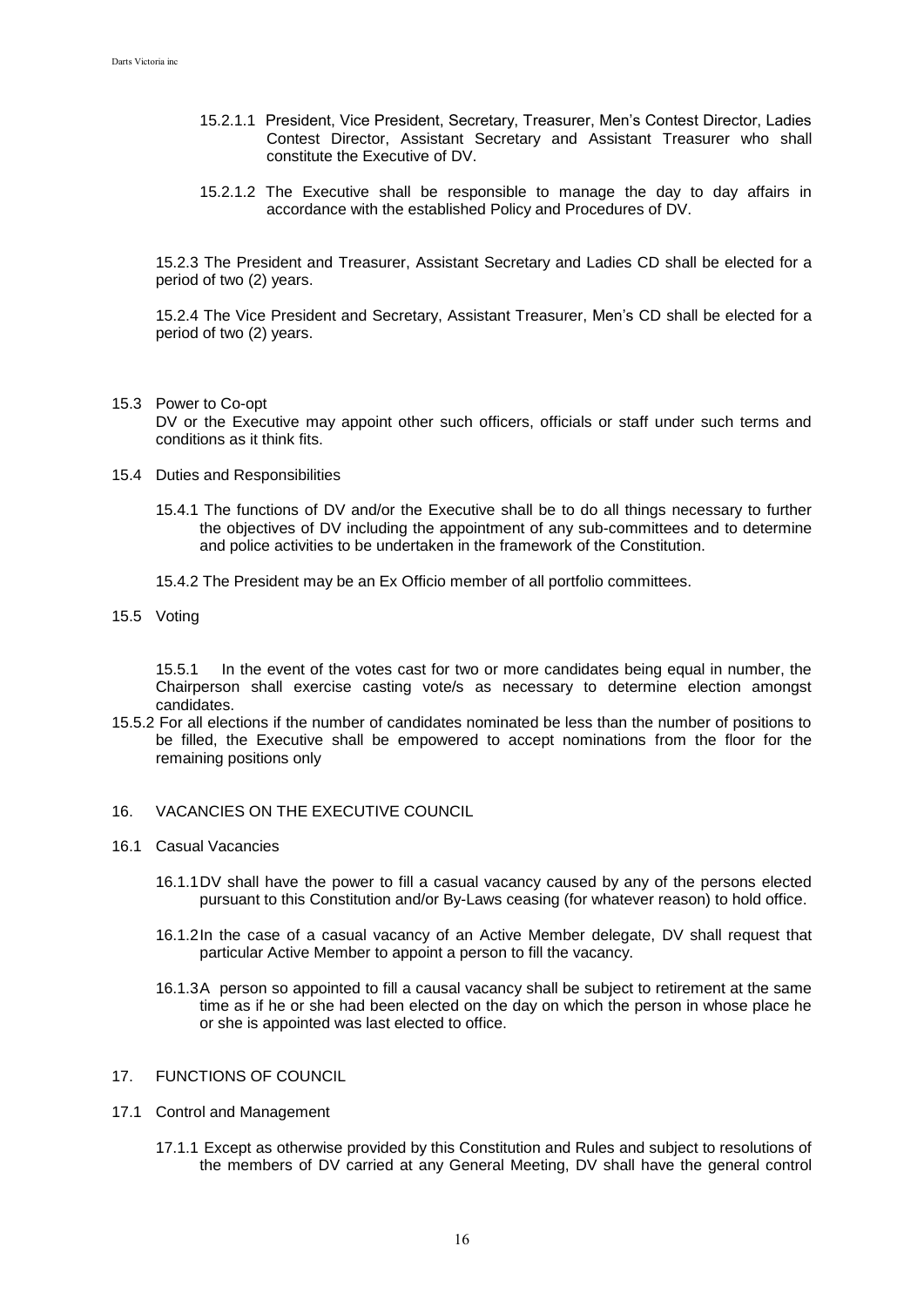and management of the whole of the administration of the affairs, property and funds of DV.

- 17.1.2 The Executive shall have the authority to interpret the meaning of this constitution and rules and any matter relating to DV on which this Constitution and rules are silent.
- 17.1.3 DV may exercise all the powers of DV.

#### 17.2 Meetings

- 17.2.1 DV shall meet in General Meetings at such times and in such places as it may deem Necessary for properly conducting the business and operations of DV, provided always that DV shall meet at least four times per year .
- 17.2.2 The Executive shall meet at such times and in such places as it may deem necessary for properly conducting the business and operations of DV, provided always that the Executive shall meet at least Four (4) times per year.
- 17.2.3 The President or in his/her absence, the Vice President, or in the absence of both, a Chairperson elected from those members present and entitled to vote, shall preside at each meeting of DV.

#### 17.3 Notice of Meetings

The Secretary shall give to Members of DV at least twenty one (21) days' notice of each General meeting of DV.

17.3.1 The notice must specify the date time and place of the meeting and indicate the general nature of each item of business to be considered at the meeting.

17.3.2 If a special resolution is to be proposed the notice must state the full resolution, state the intention to propose the resolution as a special resolution

17.3.3 Must comply with rule 17.15

## 17.4 Quorum

17.4.1 At all Executive Meetings five (5) Executive Members shall form a quorum The Chairperson shall be deemed as a person qualified to vote.

17.4.2 At all DV General meetings representation from 70% of active members shall constitute a quorum.

### 17.5 Moving & Speaking to Motions

At any meeting of DV, each Active Members two representatives present except the Chairperson shall be entitled to move and/or second and speak to any motion.

### 17.6 Adjournment of Meetings

Any meeting of DV may be adjourned to such time and place as the Meeting may decide.

#### 17.7 Minutes

- 17.7.1 The Secretary shall cause full and accurate minutes of all questions, matters, resolutions and other proceedings of Council meetings to be entered in a book to be open for inspection at all reasonable times by any financial member who previously applies to the Secretary for that inspection.
- 17.7.2 For the purposes of ensuring the accuracy of the recording of such minutes, the minutes of every Council meeting shall be signed by the Chairperson of that meeting or the Chairperson of the next succeeding Council meeting verifying their accuracy.
- 17.7.3 Any appointed Minute Secretary shall record the minutes only and liaise solely with the Secretary. The compilation and distribution of minutes is to be the responsibility of the Secretary .
- 17.7.4 One copy of minutes to be forwarded to each Executive, Active Members and Life Members within thirty (30) days of meeting.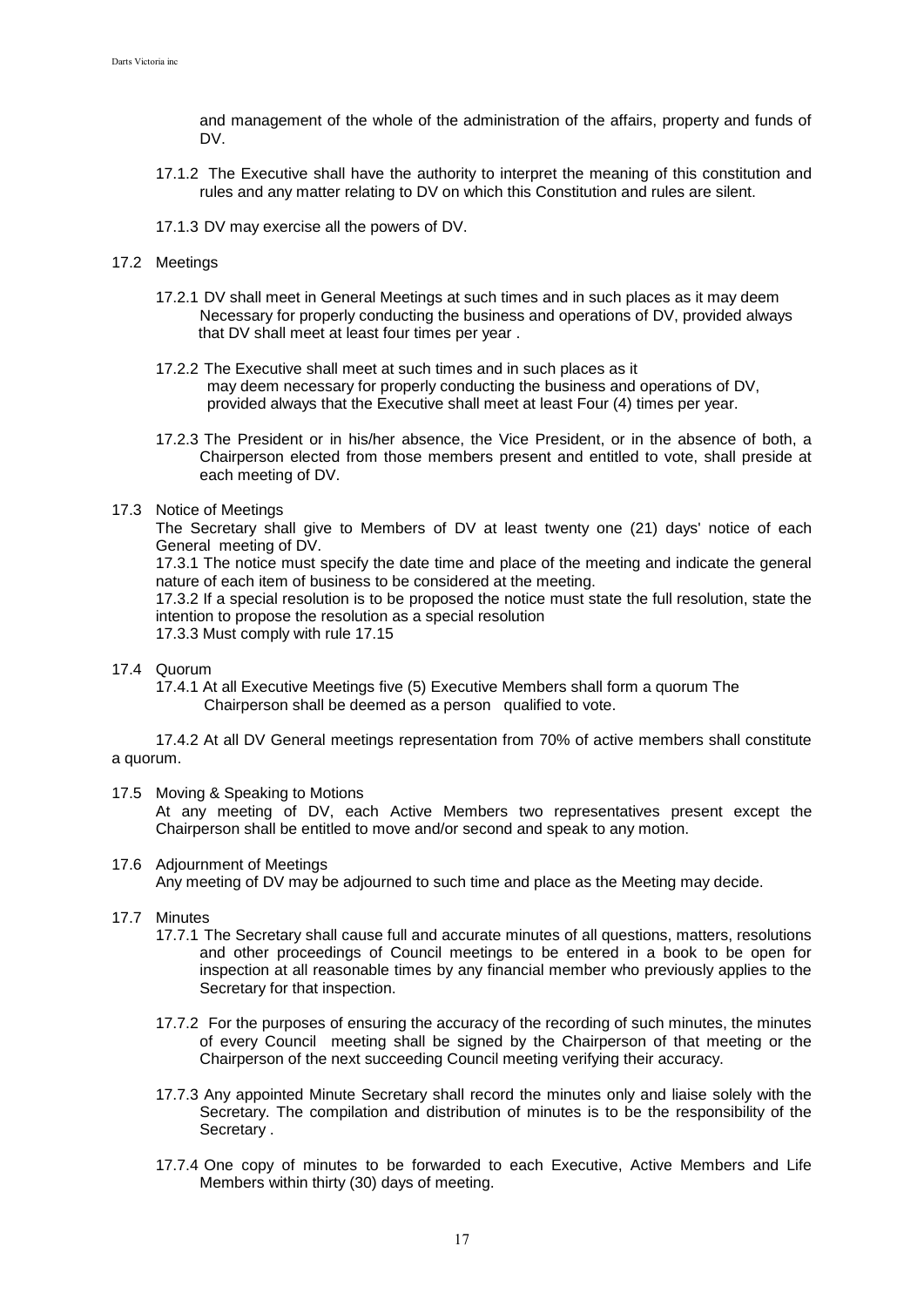17.7.5 Any required amendment to minutes of meetings by the Active Members shall be reported to the Secretary within two (2) weeks of receiving the minutes. The Executive shall be empowered to confirm amendments after considering any such reports within 30 days thereof and ratified by Active Members at the next meeting

#### 17.8 Appointments

DV, may at any time, appoint persons, other Councils, Committees and/or Sub-Committees, whether members of DV or not, to exercise from time to time, such of its powers as it may deem fit, and may, at any time, terminate such appointment.

#### 17.9 Delegation of Powers

DV may delegate to Active and Associate Members such powers as shall be necessary to meet the aims and objectives of DV.

#### 17.10 Resignations

Members may resign from membership of DV at any time by giving notice in writing to the Secretary but such resignation shall take effect at the time such notice is received by the Secretary unless a later date is specified in the notice when it shall take effect on that later date.

#### 17.11 Suspension or Removal from Office

Any Office Bearer, any member of DV, any Official or any Officer guilty of misconduct may be suspended or removed from office by a special resolution properly passed at a duly constituted meeting of DV provided that no Office Bearer shall be suspended or removed from office unless:-

- 17.11.1 He/she has, in the opinion of the meeting suspending him/her or removing him/her from office, been guilty of misconduct or conduct prejudicial to the interests of DV or in the opinion of the Executive or the President failed to carry out the duties as required or failed to carry out a lawful directive of the President or the Executive
- 17.11.2 The motion suspending him/her or removing him/her from office or being found guilty of misconduct or conduct prejudicial to the interests of DV has been properly passed;and
- 17.11.3 He/she shall have been given at least fourteen days previous notice in writing of the intention to move his/her suspension or removal from office. Such notice shall invite him/her to attend at the meeting and to speak to the motion.

#### 17.12 Vacancies

- 17.12.1 The office of an Officer, Official, Officer Bearer or member of DV shall ipso facto become vacant if he or she:-
	- 17.12.1.1 Becomes of unsound mind or a person whose person or estate is liable to be dealt with in any way under the law relating to mental health; or
	- 17.12.1.2 Resigns their office by notice in writing to DV; or
	- 17.12.1.3 Has had a motion of No Confidence passed by 75% of DV Members present.
- **17.12.2** The office of an Officer Bearer or member of DV shall ipso facto become vacant if he or she:-

17.12.2.1 Becomes bankrupt; or

17.12.2.2 Is absent for more than three consecutive meetings without permission of DV from meetings of DV held during that period; or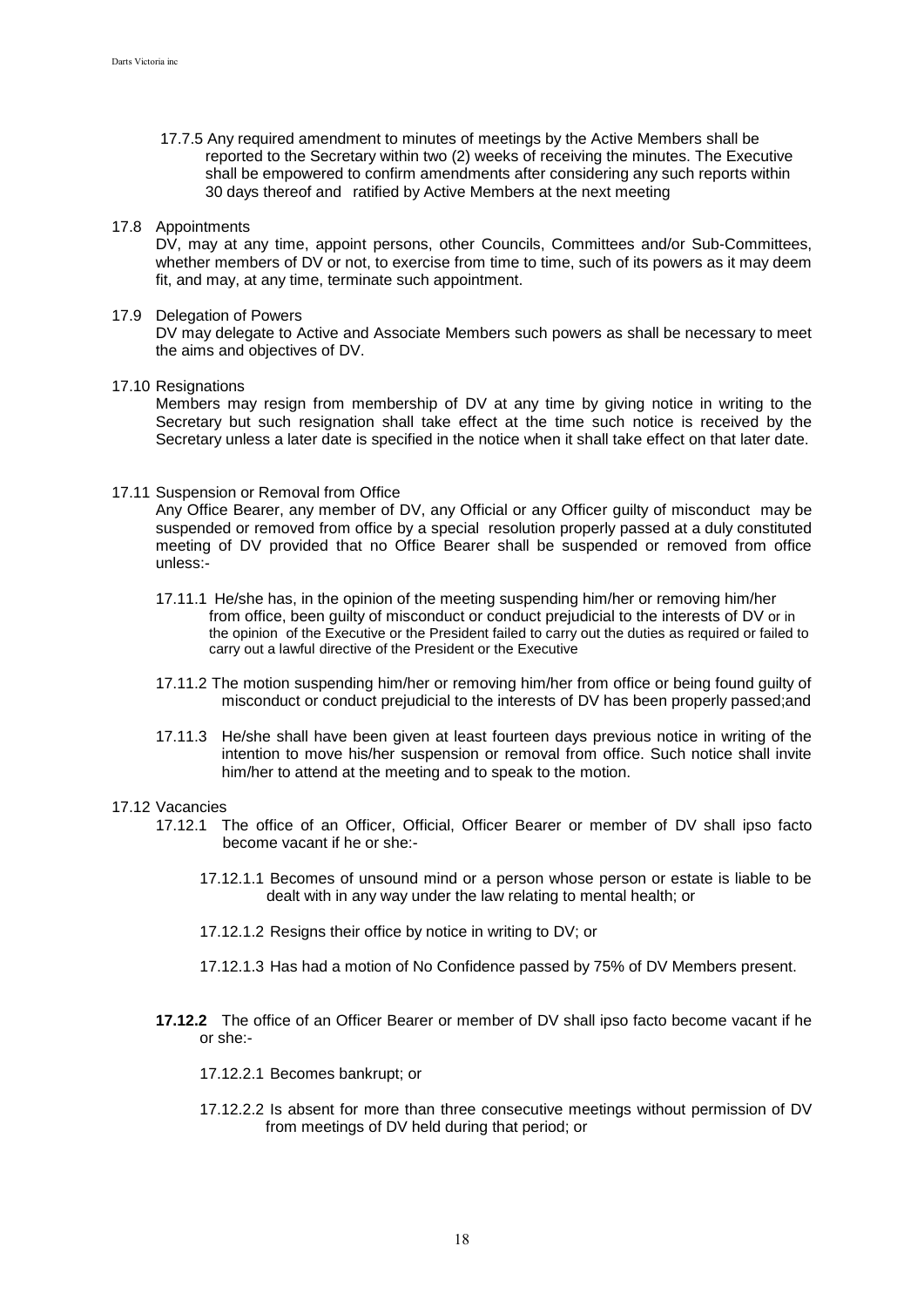- 17.12.2.3 If, in the opinion of DV, after full disclosure by the Office Bearer or DV Member, a vested interest is determined in a particular transaction which DV decides constitutes a conflict of interest.
- 17.13 Deemed Casual Vacancies

Any such removal or vacating of office of an Official Office Bearer, Member of DV or Officer as set out in Section 18.15 or Section 18.16 shall be deemed to constitute a casual vacancy.

17.14 Representation

- 17.14.1 Where DV is to be represented the President or Vice President should represent DV as required at all functions.
- 17.14.2 Where the President or Vice President is unavailable then the secretary or another delegate appointed by the Executive shall deputise.

17.15 Proxies - A member may appoint another member as his or her proxy to vote and speak on his or her behalf at a general meeting other than at a disciplinary appeal meeting.

- 17.15.1 The appointment of a proxy must be in writing and signed by the member making the appointment.
- 17.15.3The member appointing the proxy may give specific directions as to how the proxy is to vote on his or her behalf, otherwise the proxy may vote on behalf of the member in any matter as he or she sees fit.
- 17.15.4 If the Executive has approved a form for the appointment of a proxy, the member may use any other form that clearly identifies the person appointed as the member's proxy and that has been signed by the member.
- 17.15.5 Notice of a general meeting given to a member under rule 17.23 must—
	- 17.15.5.1 state that the member may appoint another member as a proxy for the meeting; and
	- 17.15.5.2 include a copy of any form that the Executive has approved for the appointment of a proxy.
	- 17.15.6 A form appointing a proxy must be given to the Chairperson of the meeting before or at the commencement of the meeting.
	- 17.15.7 A form appointing a proxy sent by post or electronically is of no effect unless it is received by DV no later than 24 hours before the commencement of the meeting.
- 17.16 Use of technology
	- 17.16.1 A member not physically present at a general meeting may be permitted to participate in the meeting by the use of technology that allows that member and the members present at the meeting to clearly and simultaneously communicate with each other.
	- 17.16.2 For the purposes of this Part, a member participating in a general meeting as permitted under subrule (1) is taken to be present at the meeting and, if the member votes at the meeting, is taken to have voted in person.
- 18. ANNUAL GENERAL OR GENERAL MEETINGS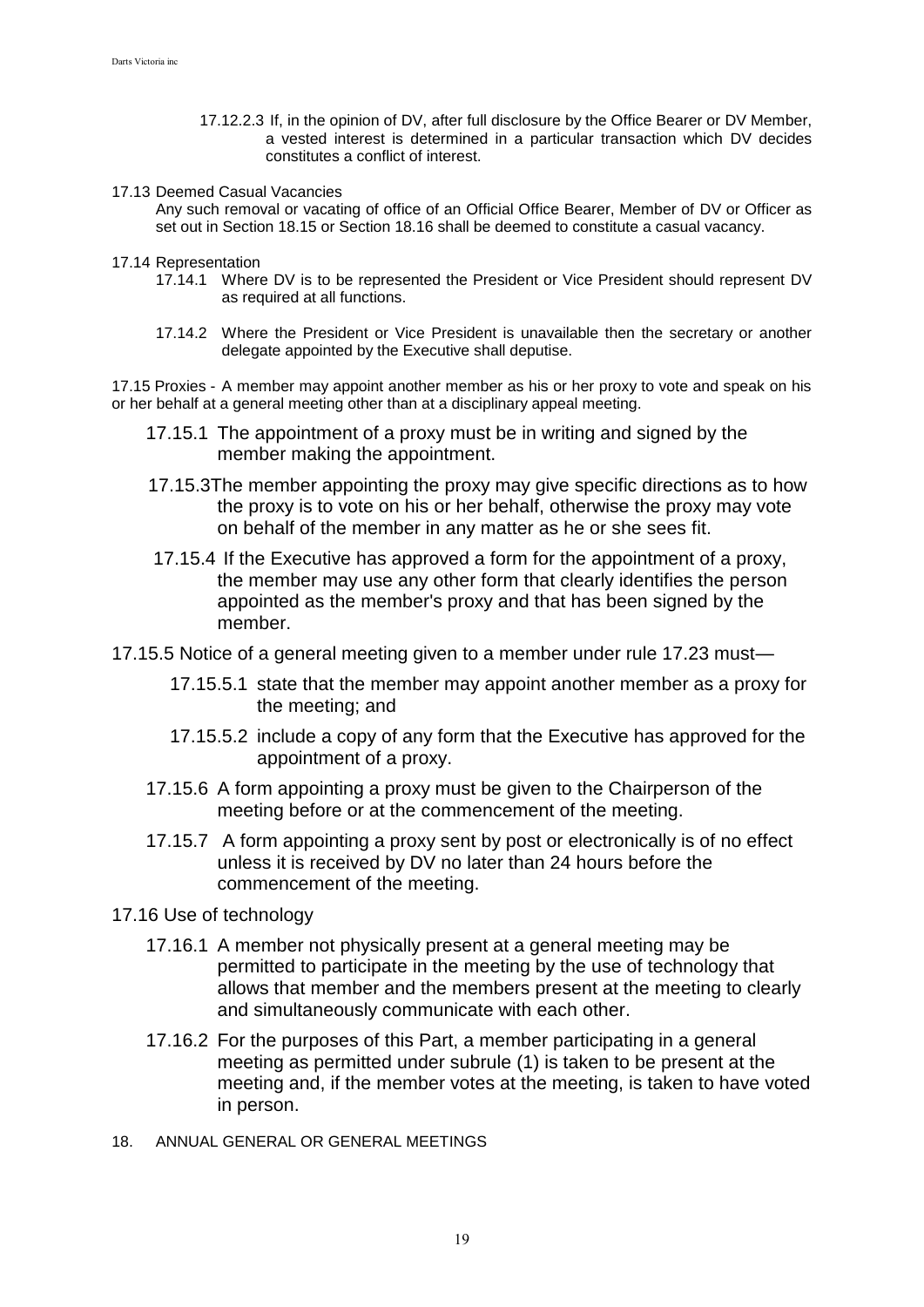**18.1** Subject to these Rules one Annual general meeting of DV shall be held each financial year. The first meeting must be held within 5 months following the close off of DV's financial year.

18.2 The business to be transacted at every Annual General Meeting shall be:-

- The receiving of minutes and business arising there from and the adoption of same;
- The receiving of Executive Council reports, Reviewed financial report and annual reports, and adoption of same;
- Office Bearers, Active Members, Associates, Official's Reports
- Correspondence
- Notices of motion:
- The election of Life Member/s if any
- The election of Public Relations Officer;
- The election of Executive Officers of DV:
- The appointment of Public Officer
- The election of contest directors
- To confirm or vary the annual amounts of subscription or joining fee.
- To conduct any other business of which notice has been given in accordance with these rules.

18.3 The business to be transacted at Ordinary Meetings shall be:-

- The receiving of minutes and business arising there from and the adoption of same;
- The receiving of reports and adoption of same;
- The receiving of financial statement
- Correspondence
- General Business

**18.4** The business to be transacted at a Special General Meeting shall be only the business for which the meeting has been convened.

**18.5** A Special General Meeting may be called by DV on requisition of not less than thirty Percent (30%) Active Members. The requisition must state the object of the meeting and must be signed by the requisitionists and given to the secretary..of several documents in like form each signed by one or more of the requisitionists. The requisitionists must be Active Members whose subscriptions to DV are not in arrears at the date of the requisition.

**18.6** On receipt of such request the shall within twenty eight (28) days forward notice of the meeting to all members stating the purpose of the meeting and the date and venue. Should the Secretary fail to convene such meeting then the requisitionists may convene the meeting on giving a minimum of fourteen (14) days further notice to all office bearers and active members.

**18.7** No minors are entitled to vote at any General Meeting.

**18.8** A quorum for Annual meetings shall be the same as provided in these Rules for a quorum in respect of ordinary meetings of DV.

**18.9** No business shall be transacted at any General Meeting unless a quorum of DV members is present at the time when the meeting commences.

**18.10** If within half an hour from the time appointed for the commencement of a General Meeting a quorum is not present, the meeting, if convened upon the requisition of members of DV, shall lapse. Such meeting shall be deferred until the next General Meeting. If at the adjourned meeting a quorum is not present within half an hour from the time appointed for the meeting, the meeting shall lapse.

**18.11** The Chairperson may, with the consent of any meeting at which a quorum is present (or if so directed by the meeting shall), adjourn the meeting from time to time and from place to place but no business shall be transacted at any adjourned meeting other than the business left unfinished at the meeting from which the adjournment took place. When a meeting is adjourned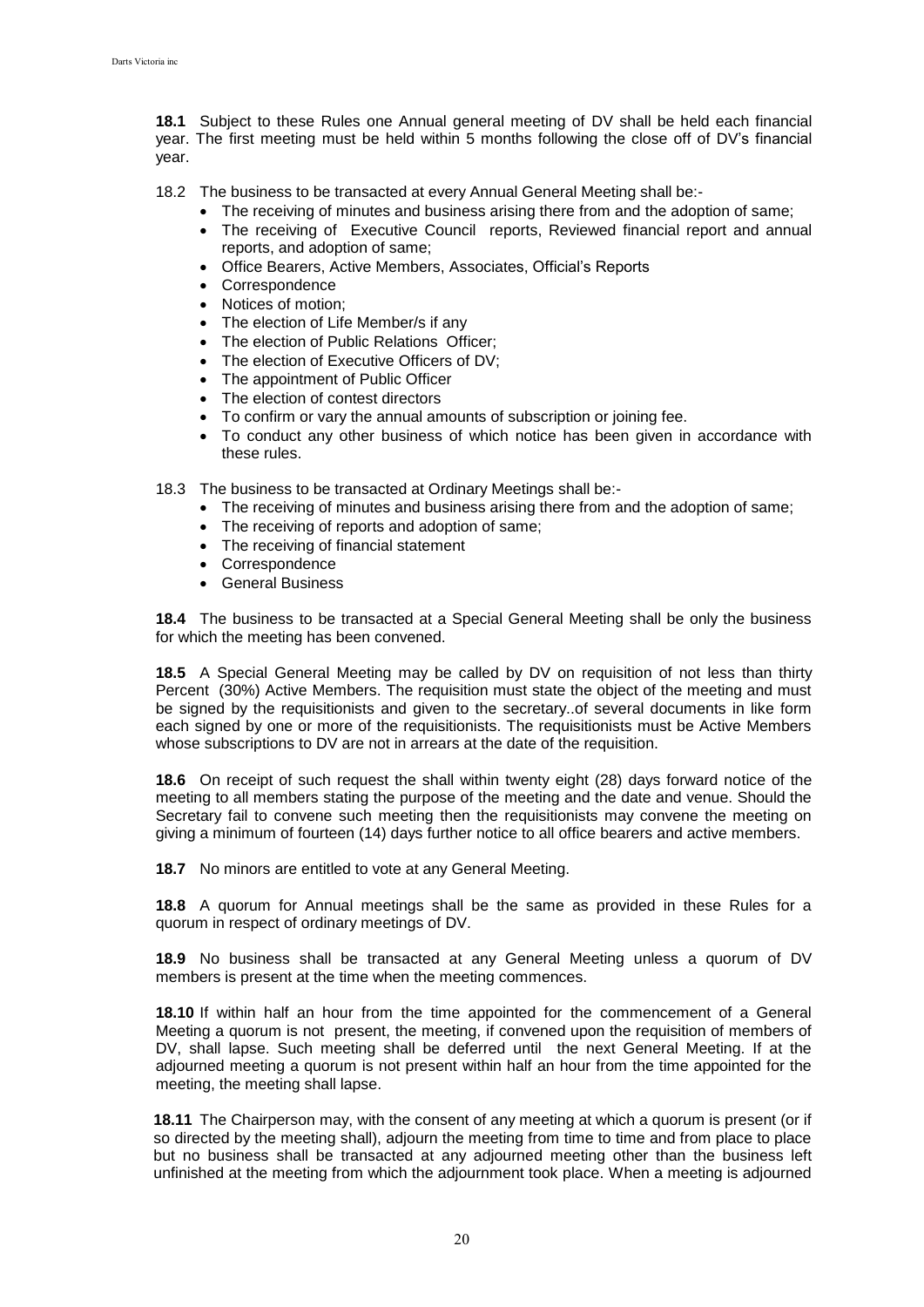for thirty days or more, notice of the adjourned meeting shall be given as in the case of an original meeting.

**18.12** Unless otherwise provided by these Rules at every General Meeting:-

- 18.12.1 The President shall preside as Chairperson or if there is no President or if he/she is not present within ten minutes after the time appointed for holding the meeting, the Vice-President shall be Chairperson or if the Vice President is not present at the meeting then members may choose one of their number to be Chairperson of the meeting.
- 18.12.2 The Chairperson shall maintain order and conduct the meeting in a proper and orderly manner.
- 18.12.3 Every question, matter or resolution shall be decided by a majority of votes of the members present at the Annual General Meeting and the General Meetings of DV except for special resolutions which must be passed by no less than 75% of the voting members at the meeting whether in person or by proxy
- 18.13 Minutes of the meeting

18.13.1 The minutes of every General Meeting shall be signed by the Chairperson of that meeting or the Chairperson of the next succeeding General Meeting provided that the minutes of any Annual General Meeting shall be signed by the Chairperson of that meeting or the Chairperson of the next succeeding General Meeting or Annual General Meeting.

18.13.2 The minutes must record the business considered at the meeting, any resolution on which a vote is taken and the result

### 18.13.3 The minutes of each annual general meeting must include

18.13.3.1 The names of the members attending the meeting

18.13.3.2 Proxy forms given to the chairperson of the meeting

18.13.3.3. The financial statements submitted to the members in accordance with the rules

18.13.3.4 The certificate signed by two committee members certifying that the financial statements give a true and fair view of the financial position and performance of DV

## 19 SECRETARY

Duties of Secretary

19.1 The Secretary must perform any duty or function required under the Act to be performed by the secretary of an incorporated association

19.2 Must maintain a register of members

19.3 Distribute a list showing inward and outward correspondence to Active Members.

19.4 provide members with access to register of members and the minutes of general meetings

### 20 Treasurer

Duties of the Treasurer

- 20.1 receive all moneys paid to or received by DV and issue receipts for those moneys in the name of DV
- 20.2 ensure that all moneys received are paid into the account of the DV within 5 working days after receipt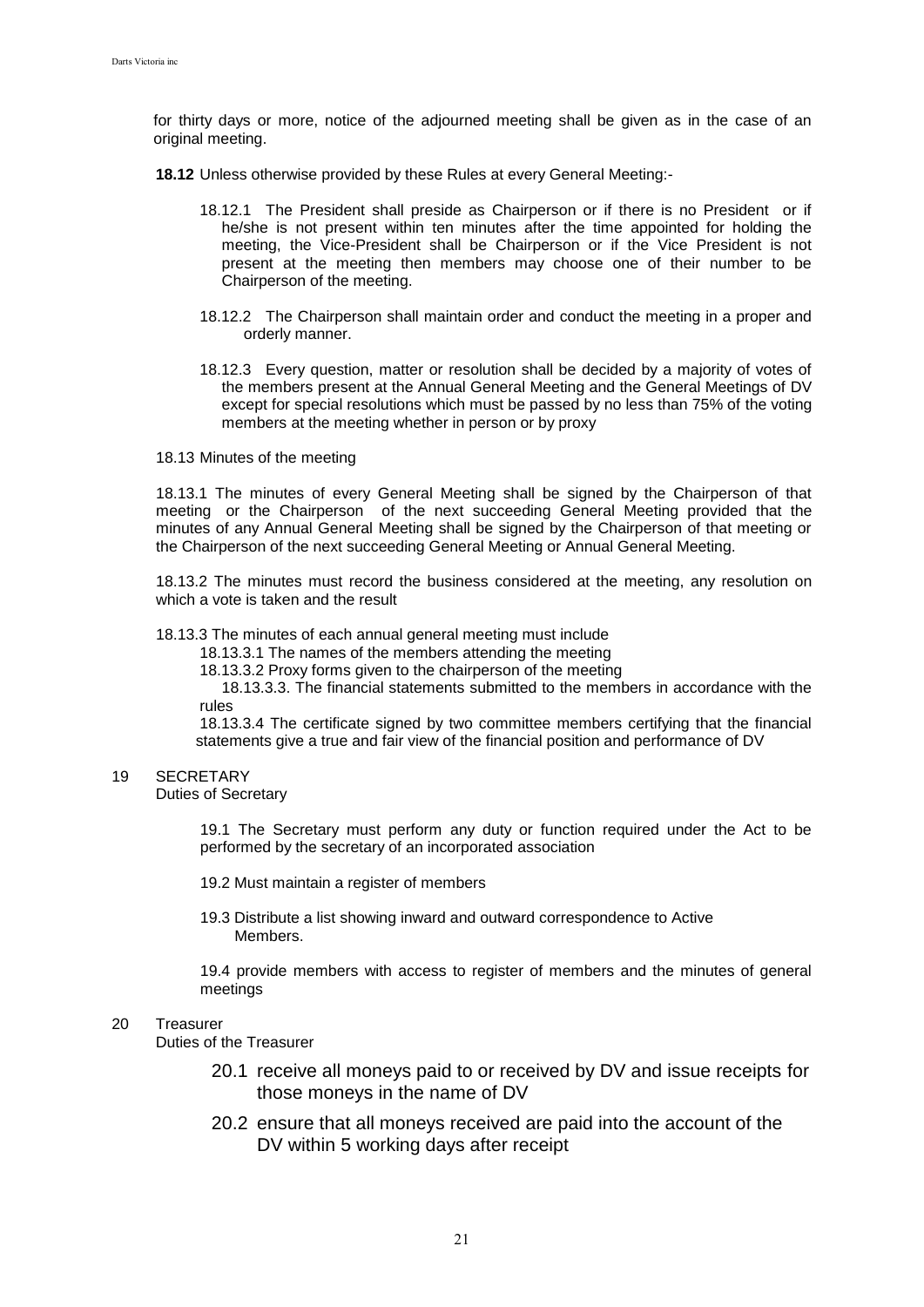- 20.3 make any payments authorised by the Executive or by a general meeting of DV from the DV's funds
- 20.4ensure cheques are signed by at least 2 committee members.
	- 20.5 ensure that the financial records of FV are kept in accordance with the Act
		- 20.6 coordinate the preparation of the financial statements of DV and their certification by the Ecevutive prior to their submission to the annual general meeting of DV.
		- (3) The Treasurer must ensure that at least one other executive member has access to the accounts and financial records of DV

#### . 21. VOTING POWERS AT MEETINGS

- 21.1 EXECUTIVE MEETINGS
- 21.1.1 At Executive Council meetings each officer shall be entitled to one vote. In the case of an equality of votes the Chairperson shall have a second or casting vote.
- 21.1.2 No member shall be entitled to vote at any Executive meeting if his or her annual subscription is more than one month in arrears at the date of the meeting.

## 21.2 DV MEETINGS

20.2.1 At DV meetings each Active Member is entitled to two (2) votes at each meeting provided that both delegates are in attendance when the motion is put.

20.2.1In the case of an equality of votes the Chairperson shall have a second or casting vote.

20.2.3 No member shall be entitled to vote at any general meeting if their annual subscription is more than one month in arrears at the date of the meeting.

20.2.4 members may vote personally or by proxy

22 Method of Voting at Meetings

22.1 Voting at a general meeting shall be by show of hands or a division of members, unless not less than one-fifth of the members present demand a ballot, in which event there shall be a secret ballot and the result of the ballot shall be deemed to be the resolution of the meeting at which such ballot was demanded.

22.2 Voting at a general meeting on a special resolution shall be by secret ballot

22.3 Voting for the Executive of DV must be by secret ballot

## 23 Funds and Accounts

**23.1** The funds of DV shall be banked in the name of DV in such bank or building society as DV may from time to time direct.

**23.2** Proper books and accounts shall be kept and maintained either in written or printed form in the English language showing correctly the financial affairs of DV and the particulars usually shown in books of a like nature.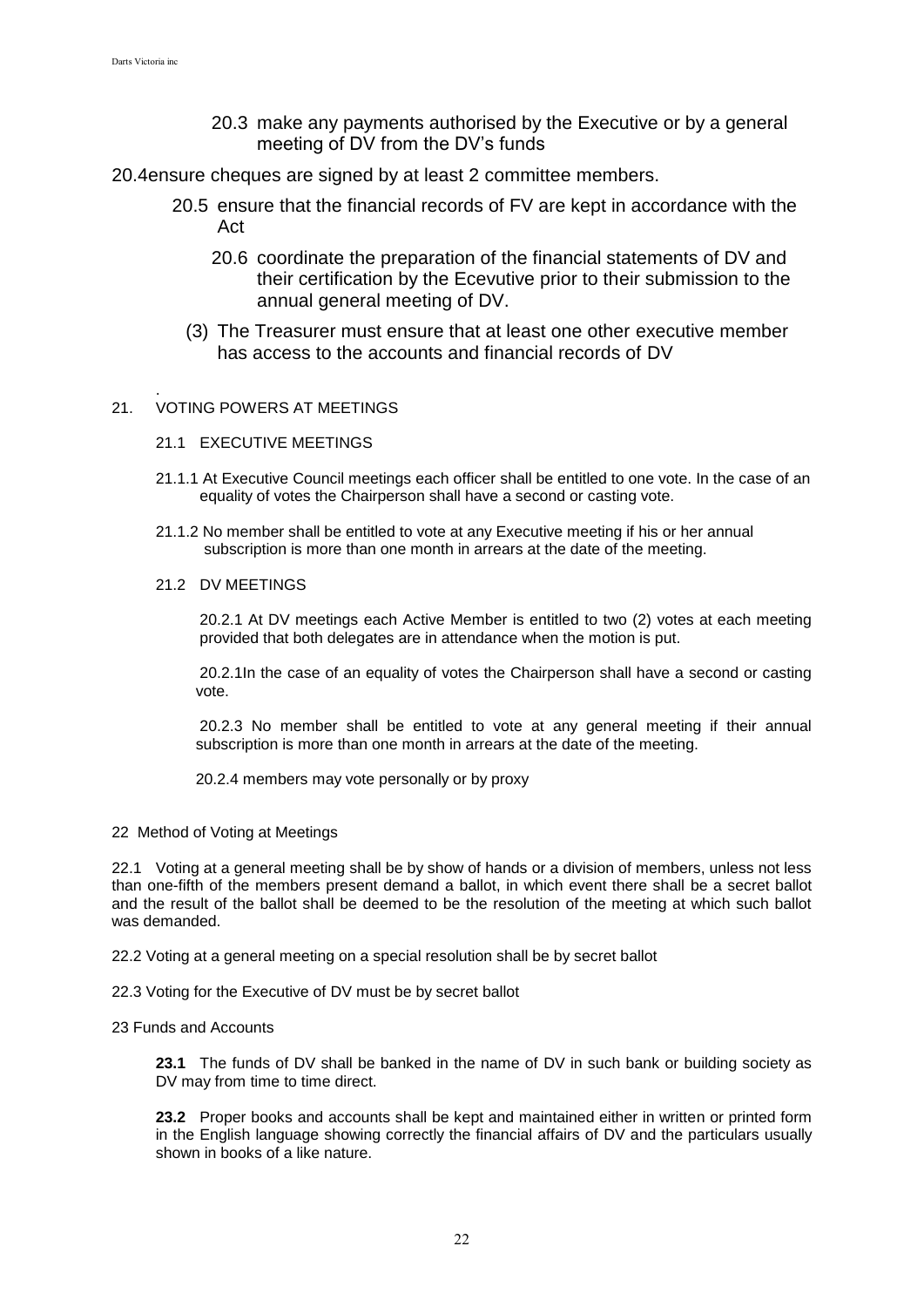- **23.3** All moneys shall be banked as soon as practicable after receipt thereof.
- **23.4** Amounts in excess of an amount set by DV shall be paid by cheque signed by any two of:
	- President
	- Secretary
	- Treasurer
	- Vice President
	- l

or by Credit Card authorised by DV.

**23.5** Cheques shall be crossed "not negotiable" except those in payment of wages, allowances or petty cash recoupment which may be open.

- **23.6** DV shall determine the amount of petty cash which shall be kept on the imprest system.
- **23.7** All expenditure shall be approved or ratified at a DV meeting.

**23.8** As soon as practicable after the end of each financial year the Treasurer shall cause to be prepared a statement containing particulars of :-

23.8.1 The income and expenditure for the financial year just ended, and

23.8.2 The assets and liabilities and all mortgages, charges, and securities affecting the property of DV at the close of that year.

**23.9**The income and property of DV whence so ever derived shall be used and applied solely in promotion of its objects and in the exercise of its powers as set out herein. No portion thereof shall be distributed, paid or transferred directly or indirectly by way of dividend, bonus or otherwise by way of profit to or amongst the members of DV provided that nothing herein contained shall prevent the payment in good faith of interest to any such member in respect of moneys advanced by him or her to DV or otherwise owing by DV to him or her of remuneration to any officers or servants of DV or to any member of DV or other person in return for any services actually rendered to DV provided further that nothing herein contained shall be construed so as to prevent the payment or repayment to any member of out of pocket expenses, money lent, reasonable and proper charges for goods hired by DV or reasonable and proper rent for premises let to DV.

**23.10** No moneys whether in cash or by cheque shall be accepted during the course of the meeting of DV.

23. FINANCIAL YEAR

The financial year of DV shall close on the 31st day of December each year.

### 24. DOCUMENTS

24.1 Safekeeping

 DV shall provide for the safe custody of books, documents, instruments, of title and securities of DV.

### 25. INDEMNITY

#### 25.1 Application

25.1.1 Every Member of DV, and every Office Bearer, Official, Officer and Servant of DV shall be indemnified by DV against losses and expenses which any Member of DV, Office Bearer, Official, Officer or Servant may incur or be liable to, by reason of any contract entered into, or act or deed done by such person as a Member of DV, Office Bearer, Official, Officer or Servant, or in any way